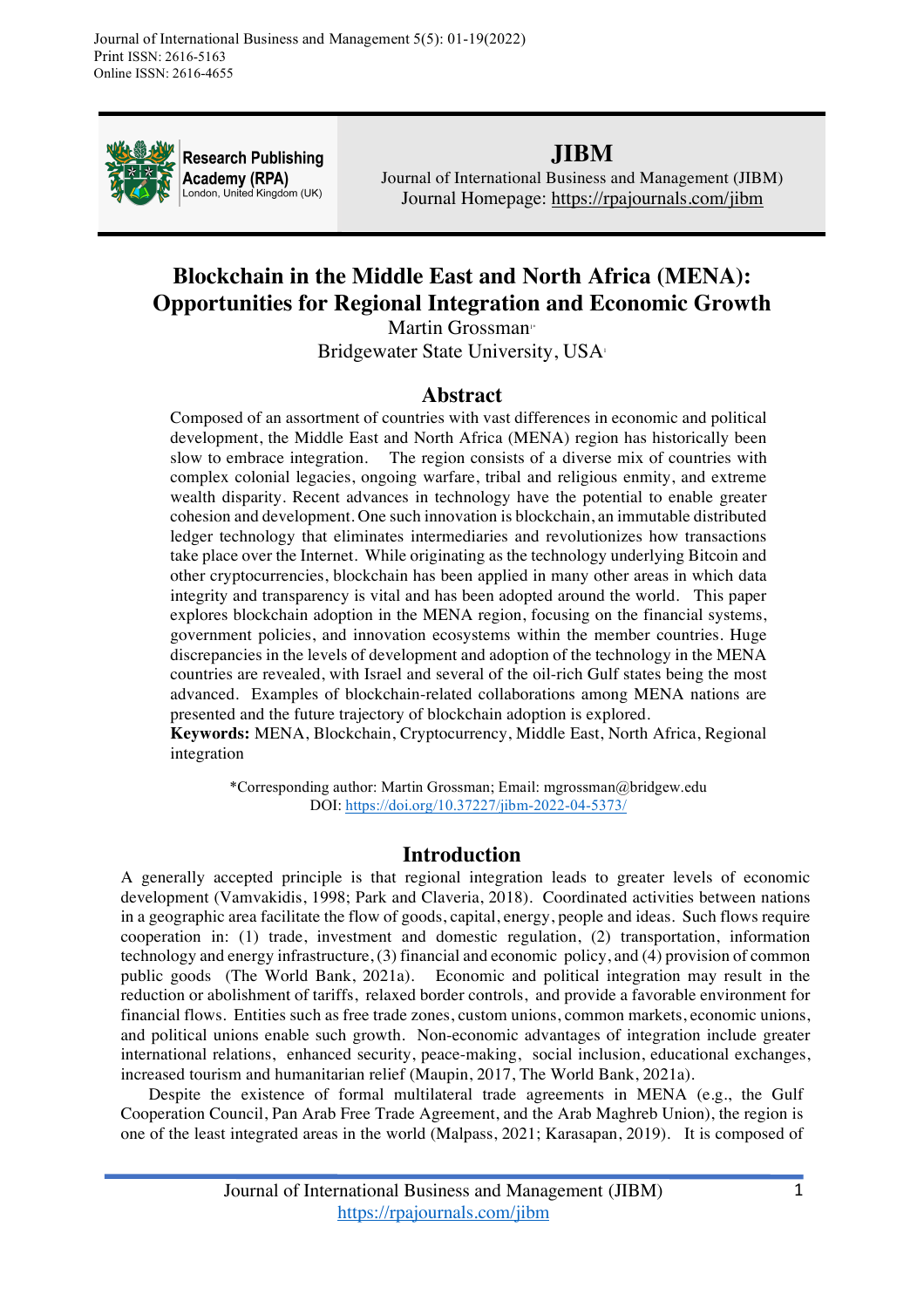a heterogenous group of countries with extreme differences in terms of economic development, with Israel and the oil-rich Gulf countries on one end of the spectrum and countries such as Yemen, one of the poorest and least developed countries in the world, on the other end. There is no standard definition of MENA and inclusion of member nations varies depending on the agency defining it (e.g., United Nations, World Bank, International Monetary Fund). In this paper, the following nineteen countries are considered to compose the region: Algeria, Bahrain, Egypt, Iran, Iraq, Israel, Jordan, Kuwait, Lebanon, Libya, Morocco, Oman, Qatar, Saudi Arabia, Syria, Tunisia, the United Arab Emirates, Palestine (West Bank and Gaza Strip), and Yemen.

The region faces many serious socioeconomic and institutional challenges that have stalled integration, among them: high dependence on petroleum and other raw material exports, the need to import much of its foodstuffs and industrial products, high unemployment levels particularly among the young, high tariffs, non-tariff barriers, corruption, gender discrimination, poor quality of education, poor infrastructure, multiple civil wars, ethnic and sectarian division, and religious extremism (Karasapan, 2019; Alshaikh et al., 2020; Dabrowski and Dominguez-Jimenez, 2021). Dealing with such difficult issues requires new and innovative approaches, many of which can be enabled by advances in information and communication technology (ICT). Application of ICT has been correlated with the accomplishment of economic and human developmental goals (Toader et al., 2018; Bilan et al., 2019). ICT is being applied to achieve the United Nations Sustainability Development Goals (SDG), which include eradication of poverty and economic integration as key objectives (Sachs, 2018; Huawei, 2018). International agencies and NGOs are leading the charge in accelerating the development of ICT in such areas as healthcare, education, gender equality, agriculture, commerce, e-banking, and the environment (Heeks, 2018; Sachs, 2018). The ultimate benefits of these efforts are the democratizing effect that access to information has in establishing equity and improved quality of life.

Believed by many to be the most revolutionary and innovative idea of the times, blockchain is an immutable distributed ledger technology (DLT) that eliminates intermediaries and revolutionizes how transactions take place over the Internet. While originating as the technology underlying Bitcoin, blockchain has been applied in many other areas in which data integrity and transparency is vital and has been adopted around the world, with MENA countries having some of the most and least developed blockchain environments in the world.

This paper is organized as follows: the first section provides an overview of blockchain technology and its potential to improve the economic, political and societal factors that are essential to regional integration and economic development. The next section introduces the MENA region, concentrating on the barriers that have slowed its integration as well as the status of blockchain development and adoption in its member countries. The final sections of the paper explore current collaborative initiatives involving MENA countries and reflect on future development.

### **Blockchain Technology for Regional Integration**

First introduced in the famous white paper by the pseudonymous Satoshi Nakamoto in 2008 as a "new electronic cash system that's fully peer-to-peer, with no trusted third party" (Nakamoto, 2008), blockchain has become one of the most transformative technologies of our time. While there were earlier attempts at creating digital cash, it was Nakamoto's bitcoin blockchain that solved the 'double-spend problem' by providing a peer-to-peer approach to exchanging value in a trusted fashion. Blockchain allows transactions to be anonymous and secure by maintaining an immutable and tamperproof public ledger of value. Blockchains, unlike traditional databases, do not depend on intermediaries or central authorities to maintain and verify transactions, but rather on cryptographic techniques and computer code. Transactions are recorded in blocks and linked together in a chain across a distributed network of computers (nodes). Each block contains a cryptographically determined *hash* value of the transaction data along with the hash of the previous block. After consensus is reached among the nodes in the network, a new block is added to the chain. Consensus is reached via a 'proof of work' mechanism whereby special nodes in the network compete to solve a complex cryptographic puzzle to be rewarded with newly minted bitcoin and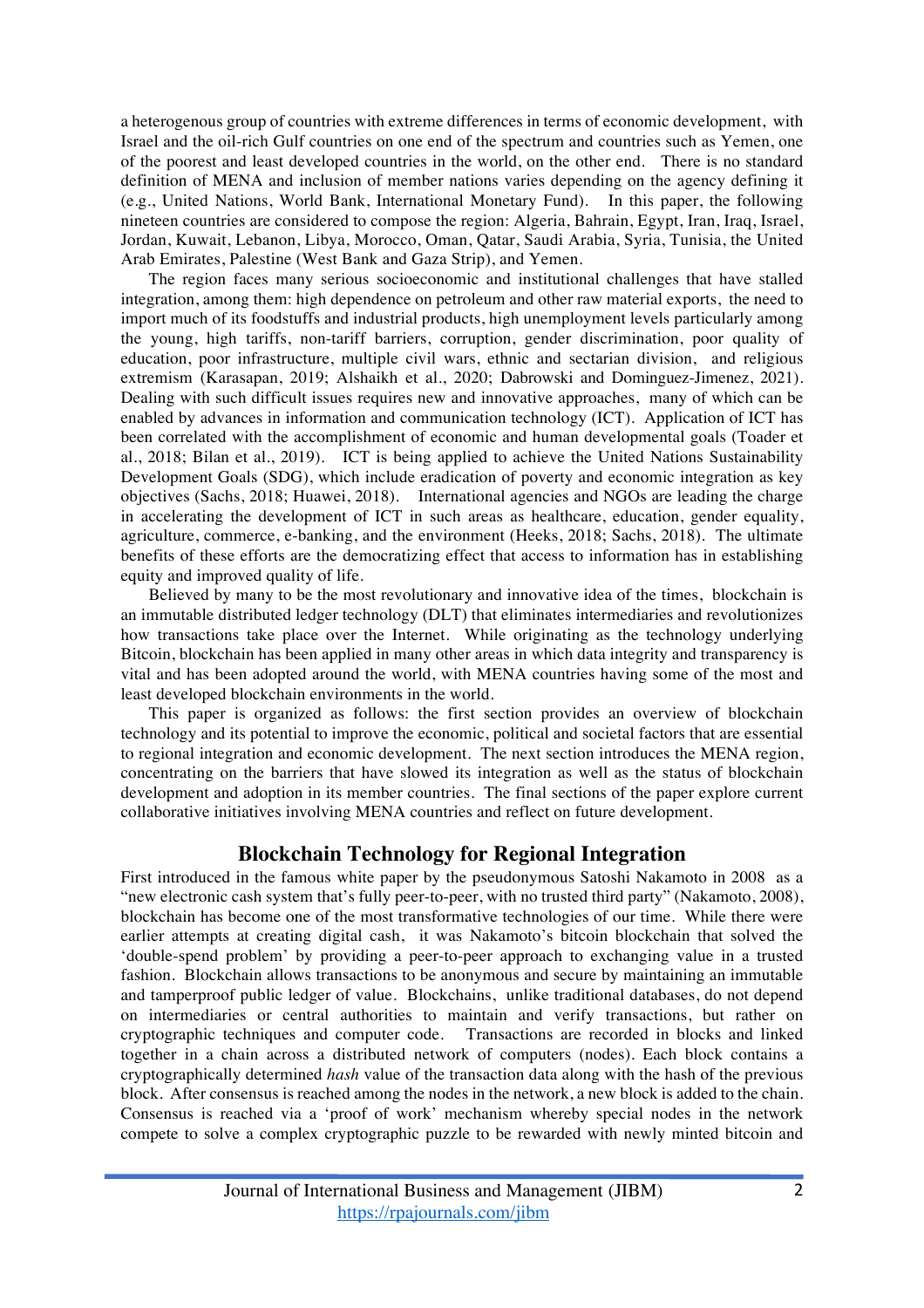transaction fees. Such 'mining' requires enormous computational power and electricity, but newer less energy-intensive consensus mechanisms are being introduced (Warburg et al., 2019).

Blockchain technology has qualities that make it a very compelling alternative to traditional centralized approaches, which are more prone to hacking and data leaks. Blockchain is tamper proof, transparent and decentralized; it has been referred to as the 'trust protocol' (Tapscott and Tapscott, 2016), because it can be used anywhere authentication of ownership of an asset is needed. The first generation of blockchain technology, underlying the bitcoin protocol, provided a mechanism for exchanging value. With the introduction of Ethereum in 2015, a new generation of blockchain was born, extending its functionality to include the execution of computer code, known as 'smart contracts'. The founders envisioned a world in which individuals could transact seamlessly across the planet, using a blockchain-enabled distributed global computer network. Since that time, we have seen an explosion of new decentralized applications (Dapps) in such areas as finance and entertainment, running on any number of different blockchain networks.

While blockchain technology is becoming an important disruptive force, there are still major obstacles to its mainstream adoption, particularly in the cryptocurrency sphere. With growing popularity, cryptocurrencies like Bitcoin and Ethereum, have become slow and expensive to use, preventing them from becoming a medium of exchange for mass adoption. Bitcoin, for example, can only process around 7 transactions per second, compared to a traditional financial platform such as Visa, which can handle many thousands (Warburg et al., 2019). As an asset of value, cryptocurrencies are volatile and speculative. Much has been made of Bitcoin's energy requirement, since massive amounts of electricity are required to validate the blocks containing transactions. The node (i.e., miner) that succeeds in solving a difficult cryptographic puzzle is allowed to add the block to the network. Alternative consensus mechanisms (e.g., Proof of Stake) are being introduced which eliminate the need for immense expenditures of electricity, thereby reducing the carbon footprint. New 'Layer 2' platforms, utilizing off-network approaches, will further allow for lower overhead on the main network and much greater speed and scalability. Despite its current limitations, blockchain technology is taking hold in many industries around the world.

#### **Economic, political and social impacts of blockchain technology**

Although blockchain is still an immature technology, we are seeing rapid adoption across a wide array of industries and governments and many examples of how it is impacting aspects of our economic, political and social lives.

**Economic impacts** - It is hardly a coincidence that Bitcoin came into the world shortly after the financial crisis of 2008, which ultimately caused the failure of several major financial institutions and triggered the worst economic downturn since the Great Depression. The fragility of our banking system became painfully obvious, and Bitcoin's vision of a decentralized, transparent, peer-to-peer alternative seemed to appear at the right moment.

As a store of value, cryptocurrency has the potential to enable economic growth by offering easier access to capital and financial services. Its value proposition is evident in many countries around the world in which untrustworthy institutions and high inflation rates have damaged national economies. Hyperinflation has resulted from the overprinting of fiat currencies by central banks, wreaking havoc with many economies in the developing world. In Venezuela, for example, inflation reached levels up to 80,000% in 2018 (Chaix, 2019).

To transfer money internationally in today's economic system, various middlemen are required to authenticate transactions and provide trust. These add costs and slow down the process. The use of blockchain technology allows for the elimination of intermediaries to manage the transfer of value and almost instantaneous transmission. The role of the intermediary is replaced by an algorithmic consensus mechanism secured by strong encryption in a distributed, peer-to-peer network.

The World Economic Forum projects that 10% of the global gross domestic product (GDP) will be stored on blockchain networks by 2027 (Kshetri, 2017). Cryptocurrencies, built on blockchain technology, have the potential to enable such economic growth. For the approximately 1.7 billion unbanked people on the planet who cannot afford the steep fees imposed by layers of intermediaries,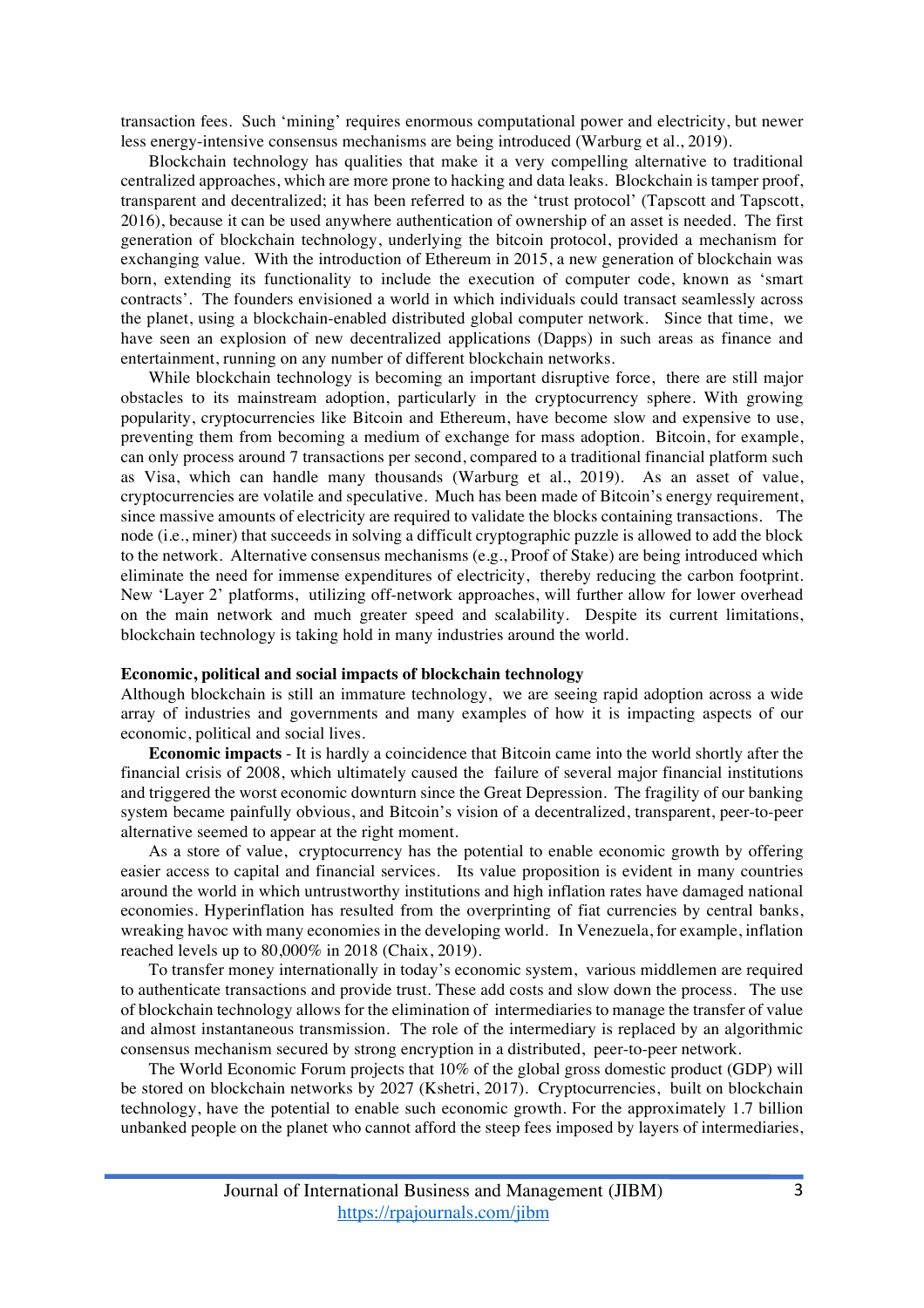cryptocurrency offers a previously unavailable way to participate in the global economy. Global remittances reached over \$550 billion in 2021 (The World Bank, 2021c). The process is bloated, requiring several layers of intermediaries (i.e., Western Union, banks, etc.) taking time and resulting in substantial fees for the individual. Cryptocurrency provides a solution, substantially reducing cost and increasing speed.

The idea of crypto assets poses a threat to traditional financial and governmental institutions and has been restricted or banned in countries around the world. The premise, in most cases, is that it can be used for illicit purposes. Indeed, cryptocurrency can be used for the purchase of all kinds of illegal goods and services, money laundering and other criminal activities. As of 2021, forty-two countries had implicit bans on certain cryptocurrency use, while 9 had absolute bans on all cryptocurrency activity (Bajpai, 2021). Despite this, we are seeing a steady and increasing level of acceptance internationally. Bitcoin, for example, has recently been accepted as legal tender in El Salvador, with countries such as Paraguay and Panama probable early followers. With cryptocurrencies, a decentralized form of digital payments is possible.

The current system for enabling cross-border transfers of money is the SWIFT network, first implemented in 1973. SWIFT establishes global standards for financial transactions and connects thousands of financial institutions throughout the world. International payments are expensive, as fees are collected both by SWIFT and by the associated banks who facilitate the transfer. According to Gupta (2018), the system is not keeping up with the demands of today's global e-commerce and is generally unreliable, inefficient, and subject to fraud. SWIFT international payments take three to five days to clear and 4% of payments on the SWIFT network fail. Cryptocurrency provides a remedy for some of these problems as direct transfers can occur instantly with minimal cost and without fear of manipulation by a central authority. The transaction takes place between parties that have entered into a agreement where trust is enforced, reducing costs and turnaround time (Ravishankar, 2018).

Blockchain can make a big impact on global trade, simplifying cross-border trade and reducing transaction costs. There are many stakeholders along the global supply chain including banks, freight forwarders, importers, exporters, customs and port authorities and regulatory bodies that introduce friction and slow down the process of traditional trade flows. At the heart of this is the lack of trust and asymmetric access to information that is inherent in traditional supply chains, and which necessitates intermediaries to verify and track movement through the various links up and downstream. Blockchain has the potential to modernize and transform global trade and can be effective in areas such as trade finance, customs and certification processes, transportation, logistics, insurance, distribution, intellectual property and government procurement (Ganne, 2018; Chatterjee et al., 2020).

**Political impacts -** Blockchain can help provide trust between nations, a critical component enabling political integration. Reinsberg (2018) suggests that blockchain can provide the governance necessary for credible commitments between countries via smart contracts that execute automatically when agreed conditions are met. Atzori (2015) explores how blockchain technology may make the nation-state less relevant in the future. Hegadekatti (2017) goes further in suggesting that integration needs to go beyond the nation-state to deal with the trust deficit, claiming that blockchain technology can be used to create networks to develop regional unions which would result in many advantages for the economy and society.

Blockchain technology provides a decentralized platform that has promising potential to foster greater cooperation between nations, mediating international conflicts and promoting peace-making (Cullell, 2018). The Toolkit Report of the United Nations' Peacemaker program (United Nations Peacemaker, 2019), for example, envisions a future in which blockchain will provide a more secure and trusted mediation process and implementation of peace agreements.

The right to vote is essential in all democracies and if trust is not present, we risk losing it. Blockchain can be useful to record and report votes and to reduce election fraud. Liebkind (2020) describes development of a new digital ballot that uses 'decision tokens' to cast votes (from a cell phone or PC) and to log them on a blockchain to verify the outcome of the election. Such blockchain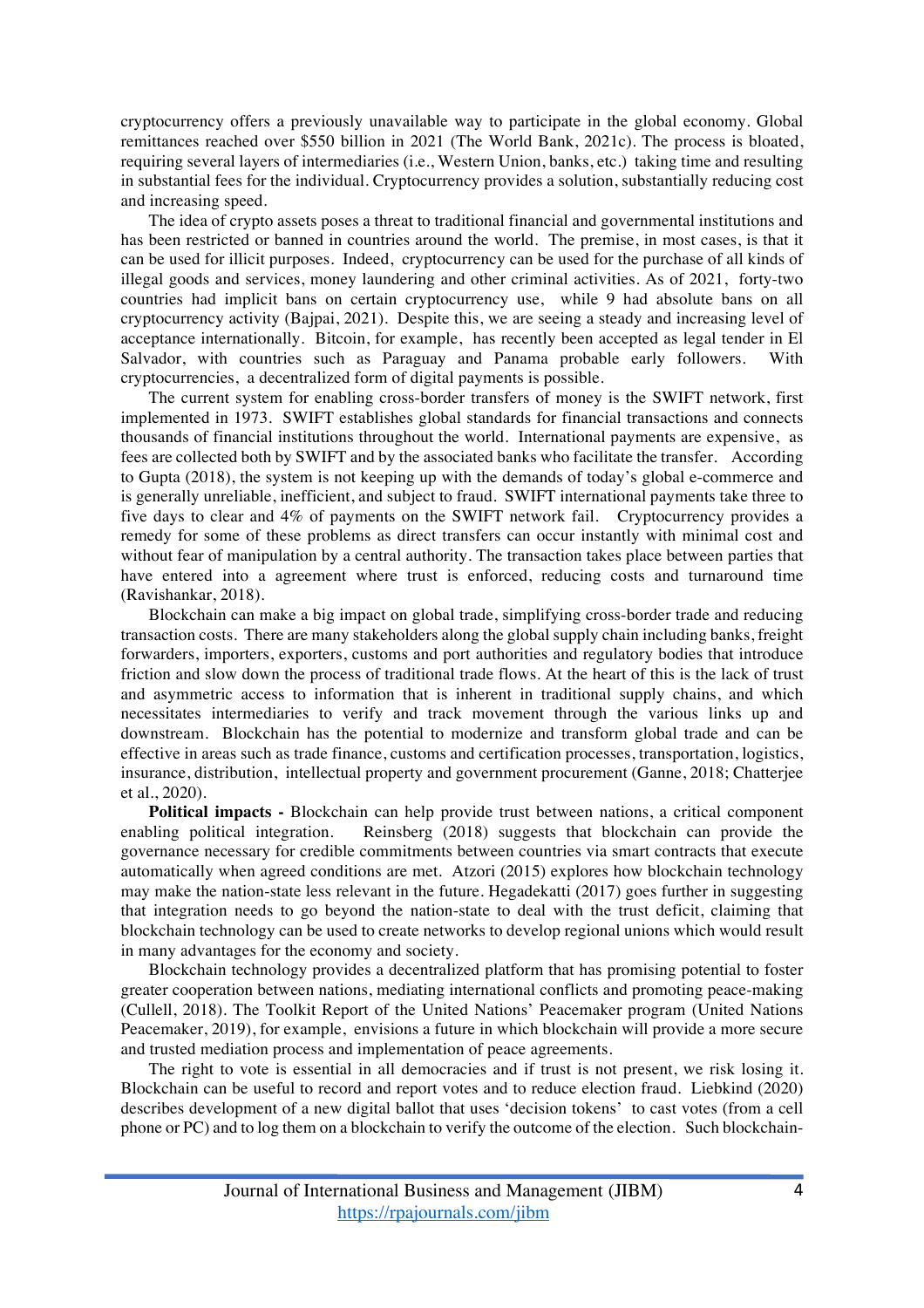based voting systems are being tested in other locations around the world, for example in Thailand, where the digital token ZCoin was used in the 2018 national election (Liebkind, 2020).

A recent World Economic Forum (WEF) suggests that blockchain technology may facilitate improved governance necessary to meet the United Nations Sustainable Development Goals (SDG) by 2030 (Prescott et al., 2021). Maupin (2017) advocates greater collaborative effort among the G20 countries in building a more inclusive and transparent digital economy, based on blockchain technology. The challenge is to coordinate the many involved stakeholders (e.g. governments, aid agencies, local people, local authorities and NGOs) using a decentralized platform.

Government corruption is a major problem around the world and blockchain technology can be an effective means of addressing it in such areas as public procurement, government contracting, land title registries, corporate ownership registries and grant disbursements (Zwitter and Boisse-Despiaux, 2018; Warburg et al., 2019). Alex Gladstein, activist and Chief Strategy Officer of the Human Rights Foundation, considers cryptocurrency a force that can be used against authoritarianism and the methods commonly used by despots, which include controlling the finances and freedoms of political opponents (Jilch, 2022).

**Social impacts** -The idea that blockchain can be employed for the social good has gained traction. Originally conceived as an alternative to the traditional financial system, blockchain has far more potential in the developing world to transform such areas as education, healthcare, gender equality and the environment (Domjan et al., 2021; Sachs, 2018; Cullel, 2018; Kshetri, 2017). As an example, the Eisenhower Fellowship has piloted a project with Accenture and a local NGO to help feed hungry school children in India. Using blockchain combined with artificial intelligence (AI) and Internet of Things (IoT), significant efficiency improvements in food preparation were realized. It is estimated that this project would save up to \$500,000 annually if deployed on a wide scale (Podder and Venkat, 2018). Zwitter and Boisse-Despiaux (2018) cite many other blockchain use cases to fight corruption, validate property rights and create security digital identities. The problem of authenticating land ownership is a major problem in the developing world. Blockchain can help prove ownership and can also be applied in such areas as compliance, revenue collection, consumer protection, competition policy, safety and security (UNCTAD, 2020).

Blockchain is being applied to environmental problems in new and interesting ways. The United Nations Environment Programme (UNEP) and the Social Alpha Foundation (SAF) recently published a report entitled *Blockchain for Sustainable Energy and Climate in the Global South: Use Cases and Opportunities* which explores how blockchain technology can accelerate the transition to clean energy and mitigate climate change in the developing world. Blockchain, in this context, allows for more accurate load monitoring and more efficient generation and distribution of power. It can also support interconnections between climate markets at the transnational, regional and national levels. (UNEP, 2021). Tokenization of energy resources is starting to become a viable approach in the developed world as well. One example is the Brooklyn Microgrid which utilizes blockchain and smart meters to tokenize energy, enabling residents to sell and buy green energy to and from their neighbors. This peer-to-peer arrangement allows for shared ownership, lower rates and community financing for solar panels and other green technologies (Fernando, 2018). Other blockchain use cases within the energy sector are peer-to-peer energy trading, tracking carbon emissions and rewarding renewable adoption (Gnana, 2021).

Blockchain technology has become an important vehicle for humanitarian aid, a process that has significant overhead costs associated with moving donations across borders. Typically, there is little transparency or oversight, and it is difficult to know if and how money gets to its intended recipients and how it is applied. With blockchain technology, smart contracts can automate the funding process and reduce the friction caused by numerous intermediaries in traditional humanitarian aid efforts. Blockchain is being employed by international organizations, such as the World Food Program (WFP) and the United Nations Children's Fund to help refugees and enable food security as well as NGOs involved in gender equality, such as Women on the Block, who are helping women participate in the crypto-economy by investing in female-led startups (del Castillo, 2017; Chin, 2019).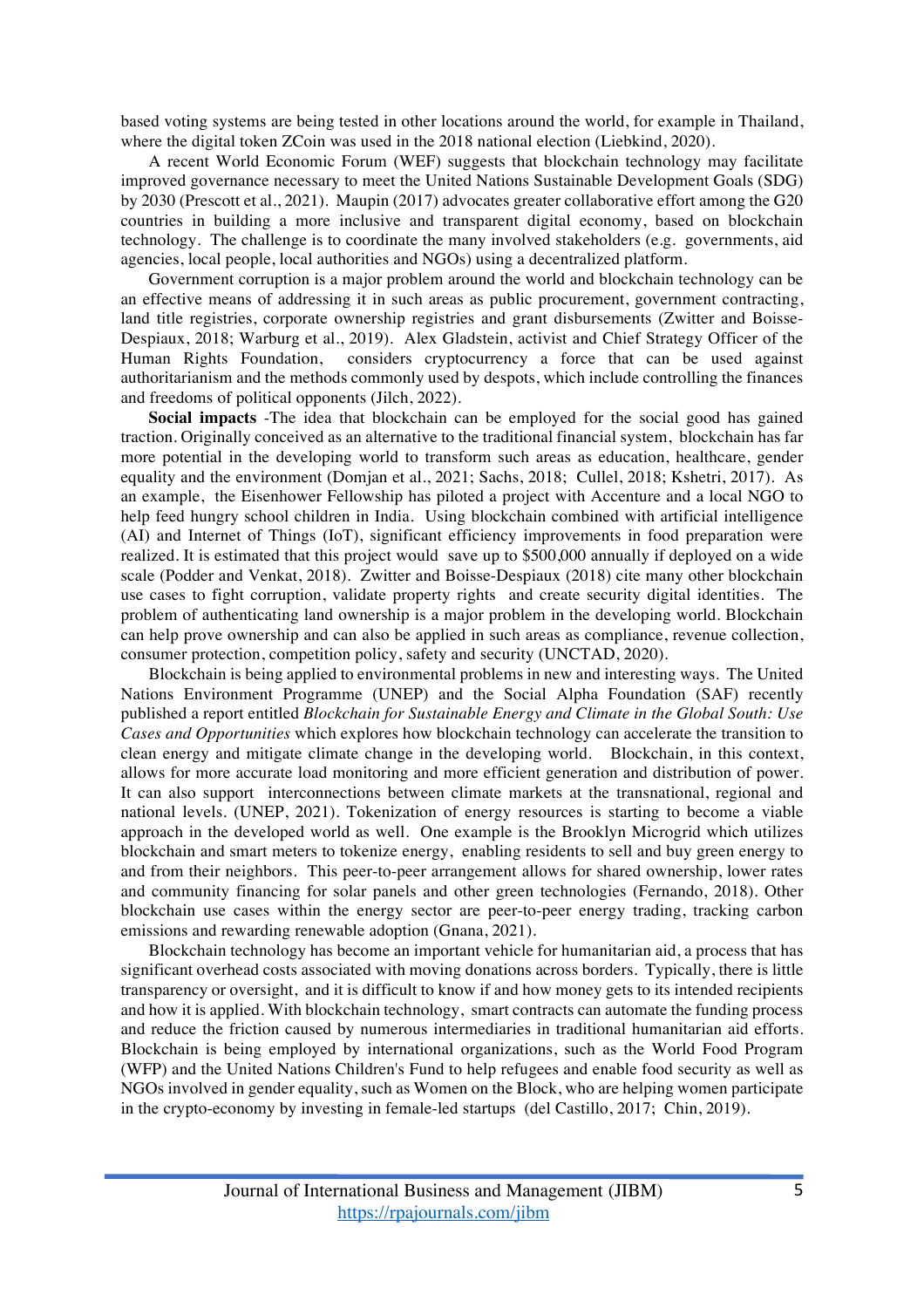Al-Subaei (2019) explores how the core principles of blockchain technology, i.e., decentralization, transparency and autonomy, are pertinent to human rights issues, including freedom of speech, privacy and online surveillance. Blockchain can be useful to combat human trafficking, corruption, and fraud while facilitating democratic participation and freedom of expression. In many countries, unauthorized immigrants live in deplorable conditions or are held in detention. As opposed to building physical walls to deal with illegal immigration, blockchain technology can be employed to maintain a digital history of citizens and to check illegal infiltration at the border. It can also be used as a tool to help curb the flow of black money and to aid in the fight against terrorism (Rathod, 2019).

Countries around the world have utilized blockchain technology in other non-financial areas such as supply chain management, agriculture and land management (Reiff, 2021). COVID-19 has been a catalyst accelerating the use of blockchain to deal with a variety of pandemic-related issues, such as monitoring vaccine distribution, providing transparency along the cold chain, securing medical data, and tracking the spread of the virus and its impact on citizens (Chawla and Ro, 2020). Developmental organizations, such as the Center for Global Development, USAID and the International Development Research Center, are exploring how blockchain can be applied in new ways to solve critical problems affecting the developing world (Hernandez, 2017; Pisa and Juden, 2017; Zambrano, 2017).

Implementation of blockchain technology is not without it challenges. However most of the obstacles regarding blockchain execution are less related to the technology itself and more with the process, which requires coordination between governments and development organizations (Pisa and Juden, 2017).

#### **Barriers to Integration in the MENA Region**

The MENA region accounts for only 3.9 percent of global GDP and is one of the least integrated areas in the world (Karasapan, 2019). A recent report by the World Economic Forum indicates that the region's international economic environment has deteriorated over the last few years with ongoing risks in the economic, political and societal arenas (Kastner, 2019). The barriers to integration in the MENA region are complex and have become even more substantial post-Covid. According to a World Bank report, the combined effects of the pandemic and the collapse in oil prices have resulted in significant contraction in economies across the region, resulting in increased poverty and food insecurity (Arezki et al., 2019).

The region has a long history of conflict, including the anti-colonial struggles of the 1950s. In recent years, it has been plagued with internal and external conflicts that have divided the region, hindered trade, and slowed economic growth and integration. Among these are the civil wars in Yemen, Syria, Algeria and Lebanon, the Iran-Iraq war, terrorist entities (e.g., ISIS, Al Queda), the U.S-led wars against Iraq and the continuing Arab-Israeli conflict (Karasapan, 2019; Aretzi et al., 2020; Dusek, 2019). Such struggles have caused mass displacement and a refugee crisis in many parts of the region.

The *Freedom in the World* report, annually published by Freedom House, ranks 210 countries and territories in the world as being 'free', 'partly free' or 'unfree' using various measures such as economic and political rights, civil liberties and freedom of the press. According to the 2021 report, only Israel and Tunisia were categorized as free countries. Kuwait, Morocco and Lebanon were categorized at partly free', with the rest of the MENA nations deemed 'not free'. As a whole, the MENA region had the worst civil liberties scores in the world (Slipowitz and Hawthorne, 2021).

The so-called Arab Spring in 2010, when anti-government demonstrations occurred across the region, revealed a strong demand for justice, security and transparency in an area rife with corruption and inequality (Yousef et al., 2020). The Arab Spring movement provided hope for greater human rights and more equity among its population. While it did lead to some leadership changes (Libya, Tunisia, Yemen and Egypt), it also ultimately led to more violence, repression and mass displacement in others (Robinson, 2020). In general, countries affected by conflict have some of the worst gender gaps in education, labor force and political participation, which also leads to slower long-term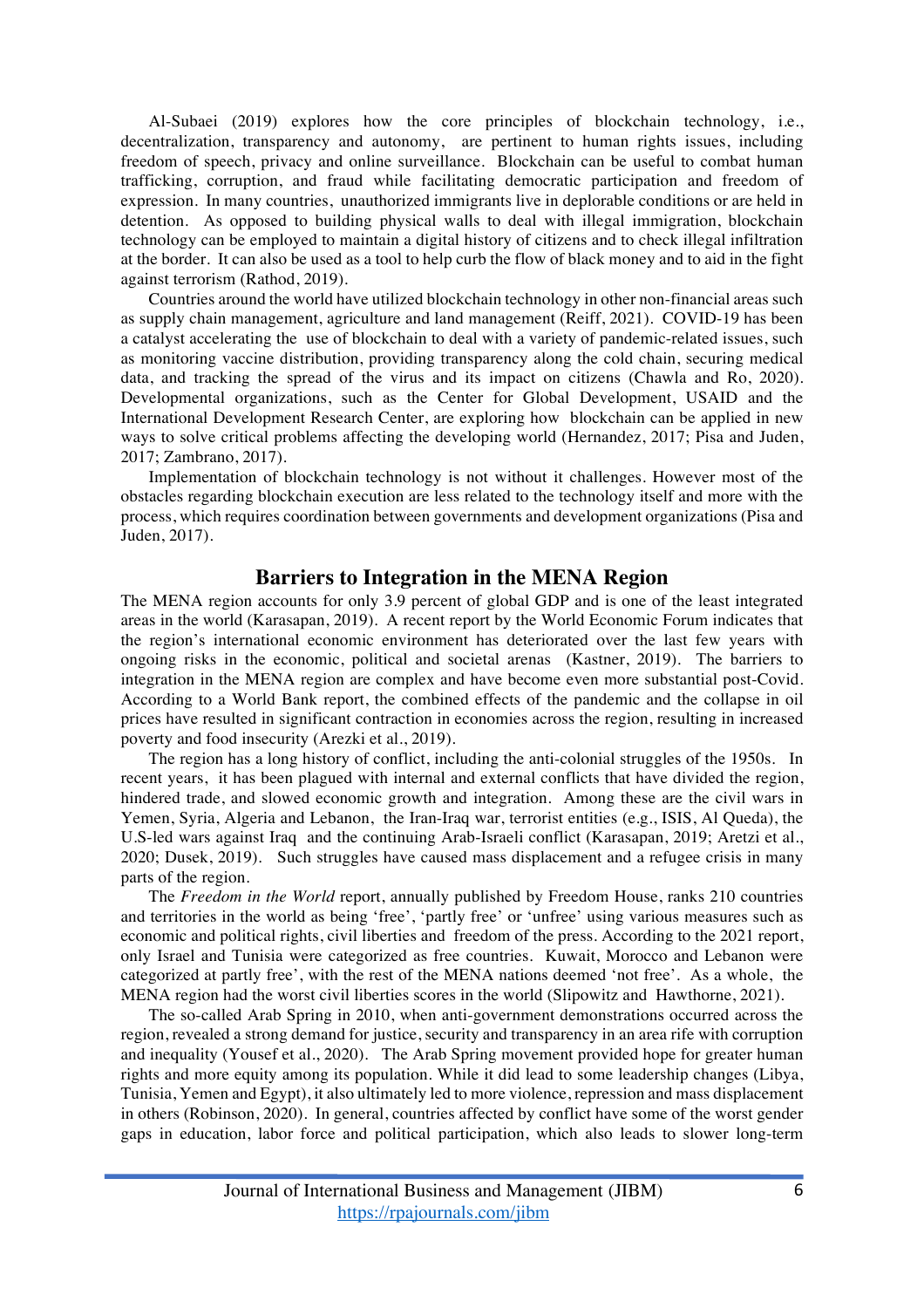development. Food price inflation, especially in Lebanon and Yemen, has led to further erosion. Agricultural prices have already increased by 30 percent over the past year and may further increase food insecurity (The World Bank, 2021b). The MENA region faces many challenges, including high unemployment levels, widespread corruption, lack of accountability and transparency, bureaucratic public sectors that impede private enterprise and investment, lack of entrepreneurship, and high dependence on food imports (O'Sullivan et al., 2011, Arezki et al., 2019).

With only 5% of global exports, integration into the global economy has lagged in the MENA region. Depending primarily on oil and other commodities for export markets, MENA countries have been slow to achieve greater economies of scale through production networks and global value chains (Saidi and Prasad, 2018). Trade integration in the MENA region has been a slow process due to inefficient legal and regulatory frameworks for investments. Tariffs in the MENA regions are high compared to other parts of the world. Non-tariff barrier measures such as unnecessary regulations, import authorization procedures and onerous customs border controls, also impede integration. Other challenges are poor logistics support and protectionist strategies.

The lack of a common currency in the MENA region is another factor slowing down integration efforts. With twenty-two separate currencies in the Arab world alone, economic integration has proven to be a daunting task. There have been recent attempts to address this issue, for example by the Arab Monetary Fund and the International Monetary Fund, but to date, they have not had much impact (Karasapan, 2019).

In some of the MENA countries, many enterprises are state-owned and an environment conducive to small business and entrepreneurship is nonexistent. Complex licensing processes and bidding procedures are examples of the kind of bureaucratic barriers that hinder innovation and investment (Karaspan, 2019). The exact opposite can be said of some of the other MENA countries, most notably Saudi Arabia, Jordan, Bahrain and Kuwait, who made the World Bank's top ten list of nations implementing the most reforms to help small and medium-sized enterprises in the *Ease of Doing Business* report (Sarkar, 2019).

There is endemic poverty in much of the MENA region and unemployment, particularly among the youth, is rampant. For the past 25 years, the rate of unemployment among young people has been the highest in the world, and in 2017, the rate was 30% (Kastner, 2019). The middle class is shrinking in the non-oil producing Arab states and the standard of living has decreased in many areas, such as Yemen, Libya and Syria (Khouri, 2019).

Infrastructure in such areas as transportation, energy and ICT, is critical to facilitate connectivity and integration. The MENA region has poor transport infrastructure (ports, roads, airports) which impacts logistics and raises the costs of trade. According to an OECD report, around 24% of manufacturing firms in MENA consider transport issues to be a major factor inhibiting business operations (OECD, 2021). The report also points to challenges in the ICT sector. In many MENA countries there is still limited access to the Internet. Only 8% of MENA SMEs have an online presence (compared to 80% in the United States) and only 1.5% of retailers are online. While these challenges occur in many of the non-oil producing MENA countries, it is not the case throughout the region; some of the most advanced and sophisticated 'smart city' infrastructure in the world is being deployed in the Emirates and Saudi Arabia, for example (Saidi and Prasad, 2018).

#### **Blockchain Development and Adoption in MENA Countries**

Predictably, there is much variance regarding the adoption of blockchain technology in the MENA nations. At one extreme, there are Israel and the oil-rich Gulf States, responsible for innovation, investment in new startups and progressive policies and communities around the technology. With absolute bans in six of the MENA countries and governmental warnings in most of the others, cryptocurrency has been used primarily to make remittances and donations, to mitigate rampant inflation, to bypass sanctions or to fund terrorist activity in most of the region (Papadaki and Karamitsos, 2021). However, there are changes on the horizon as more and more countries start experimenting with the technology. One positive development is the launch of the MenaPay system,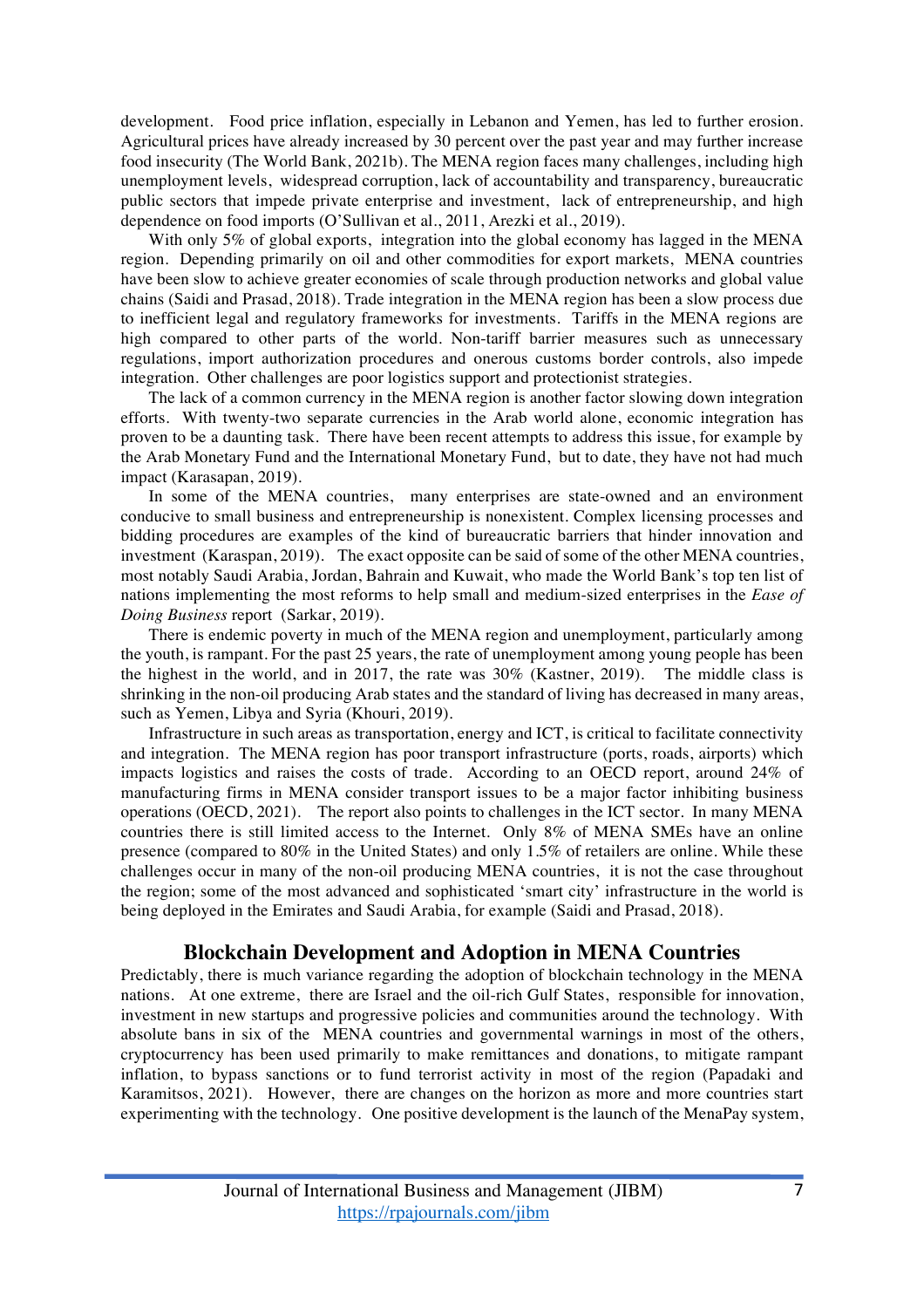the first fully backed blockchain-based payment gateway in the region, providing a secure and transparent mechanism for digital money transfer (MenaPay, 2022).

The following sections outline how blockchain and cryptocurrency are being adopted in the MENA countries. Most of the progress has been in Israel, Bahrain, the UAE and Saudi Arabia, with the rest either banning it outright, cautioning the populace against it or moving slowly towards regulation and adoption. However, the underground use of cryptocurrency is widespread throughout the region.

**Israel** *-* Israel is an outlier, being the only non-Muslim state in MENA. Founded in 1948 as a nation for the Jewish people after WWII, Israel has evolved into a technological powerhouse. Dubbed the 'start-up nation' (Senor, 2016), Israel has produced more start-ups than all other developed nations, besides the U.S., and has attracted significantly more venture capital (Harel, 2016, Katz, 2018). Israel has the highest concentration of technical companies outside of Silicon Valley and the most NASDAQ-listed technology companies after the U.S. and China. Top global tech companies such as Microsoft, Intel, Google, IBM and Apple have all located operations in Israel (Harel, 2016). With Israel's lead in high tech areas such as cybersecurity and cryptography, it is not surprising that it has an advanced blockchain ecosystem with a plethora of startups in the blockchain space. Many of Israel's leading blockchain startups revolve around security and payment solutions that bridge fiat and cryptocurrencies (Rose and Yaakov, 2021). Private blockchain initiatives such as the Tel-Aviv-based fintech center, 'The Floor', are dedicated to expanding connections between cryptocurrencies and the nation's banks (Leichman, 2008). There is a vibrant blockchain community in Israel. The Israeli Blockchain Association (http://blockchainisrael.io), a robust entity with over a thousand members and dozens of experts on the advisory board, has as its mission the education, development, and empowerment of the Israeli blockchain community as well as the connection of the industry with global best practices. Blockchain Israel (https://blockchainisrael.org/) is the largest blockchain community in Israel with over 200 start-ups and 3,000 members.

Blockchain is also prominent in the Israeli academic community. Israel is home to world famous cryptographers and scientists, such as Adi Shamir, the inventor of the RSA encryption algorithm. In 2018, Tel Aviv University established the Hogeg Institute for Blockchain Applications, the first institute for applied blockchain research in Israel (Scott-Briggs, 2018).

Israel is open to exploring creation of a Central Bank Digital Currency (CBDC), a digital Shekel (Stub, 2021). The banking sector also seems to be warming up to crypto. Israel's Central Bank drafted regulations that spell out how banks might work with crypto companies (Nocamels Team, 2018) and recently, one of the largest banks in Israel, Bank Leumi, announced that it will offer cryptocurrency trading services to its clients, the first bank in Israel to do so (Crawley, 2022).

**The oil-rich Gulf States** - Perhaps the most notable development in the MENA region has been the enthusiastic embrace of blockchain and cryptocurrency technology in several of the Gulf States. Specifically, Bahrain, Saudi Arabia, and the United Arab Emirates (UAE), are becoming crypto hotspots and have made significant inroads in blockchain policy and legal frameworks. With the long-term prospects for oil production shrinking, the need to create a new economy and a sustainable future has become a priority. As such, there has been a major push among these countries to formulate regulations and governance structures around blockchain and cryptocurrency. Local governments are encouraging startups to pair up with bigger financial institutions and are attempting to make the region attractive to global investors through open and innovative financial regulation.

Historically, the Gulf states have been largely followers of innovation trends, not originators. This is starting to change in the arena of financial technology as these countries are formulating innovative policy that is leading to disruptive change globally. Reimagining themselves as pioneers promoting digital transformation and ushering in the  $4<sup>*</sup>$  Industrial Revolution, these states are funding new entrepreneurial projects, providing physical workspaces and the opportunity to experiment with the technology via "sandboxes" (Buller, 2020). As the eco-system grows, foreign investors and entrepreneurs are starting to take note of these crypto-friendly locations. For example, the U.S. based crypto payments company, Ripple Labs, is already working with Saudi and Emeriti banks to further develop and legitimize cryptocurrencies (Abdel-Qader, 2020).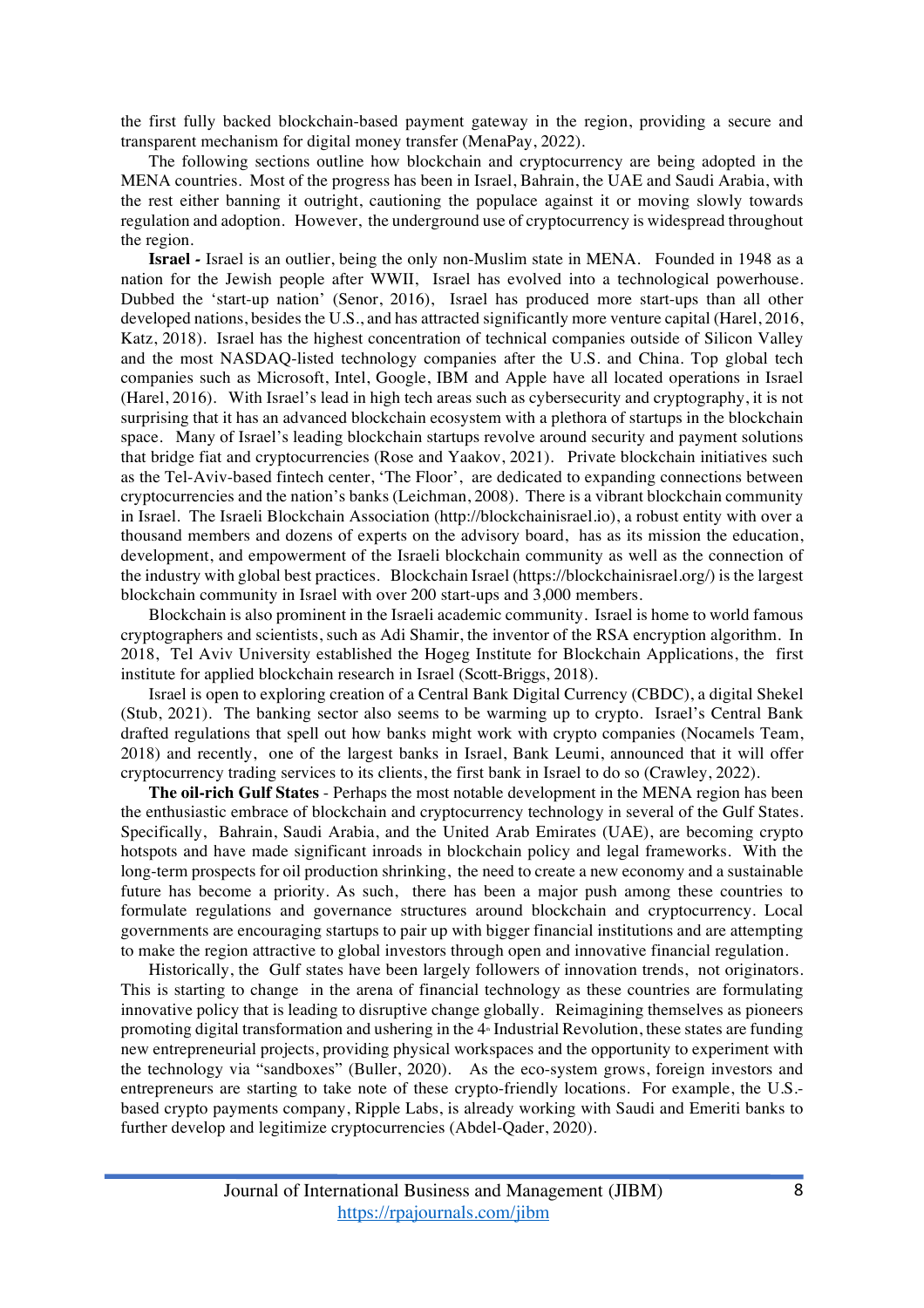Bahrain - The small island nation of Bahrain has been a leader in promoting new fintech and blockchain initiatives, striving to become the region's leading technology hub. The Central Bank of Bahrain has promoted a set of regulatory standards called the Crypto-Asset Module, which provides a framework for the regulation and licensing of crypto-asset operations. The government has also encouraged companies to experiment with crypto-related products and services within governmentendorsed sandboxes. This progressive atmosphere is rare among the nations of the world and is considered a model for global crypto adoption (Buller, 2020**).** 

United Arab Emirates (UAE) *–* The UAE is composed of a federation of seven emirates along the eastern coast of the Arabian Peninsula, Abu Dhabi and Dubai being the most populous and prominent. The UAE has emerged as one of the wealthiest and technologically advanced countries in the MENA region. Like Bahrain, the UAE government plans to implement blockchain technology across the country and to become a regional hub for business innovation in the region. Launched in 2018, the *Emirates Blockchain Strategy 2021,* articulated the goal of transferring 50 percent of government transactions to a blockchain infrastructure by 2021 (Al-Subaei, 2019). The strategy ultimately aims to save over billions of dollars in the routine processing of transactions and documents and millions of hours in labor (AlTaie, 2018). Also, in 2018, the *AI and Blockchain Guide Initiative* was unveiled with the aim of creating a standardized definition of these technologies at the federal level (Allen, 2019).

Abu Dhabi, UAE's capital and home to its government, has aggressively explored blockchain and crypto technology as a pathway to future economic development. The Abu Dhabi Global Marketplace (ADGM) was created to formulate regulations to support innovation and to help the country make the transition to a digital economy. ADGM's 'digital assets' framework aids in the development of standards on anti-money laundering, safe custody of assets and governance models. It has also initiated the RegLab sandbox, a controlled environment for companies to test out fintech solutions (Buller, 2020).

Non-financial use cases of blockchain technology are also evident in the country. The Abu Dhabi National Oil Company, the UAE's largest oil company, recently piloted a blockchain-based system in collaboration with IBM to automatically track quantities and transactions among its operating companies (Flinders, 2019; Benny, 2019).

Dubai has also made significant strides in advancing blockchain. The government recently launched the *Dubai Blockchain Strategy*, whose aim is to make Dubai the first city in the world to be fully powered by blockchain and to become the world's smartest and happiest city. Dubai recently approved the Dubai Virtual Regulatory Authority, the country's first effort to regulate the crypto sector (Helms, 2022).

The country's 'Smart Dubai' office is leading its transition and has identified twenty-four different current blockchain use cases in such industries as health, transportation and education (Lago, 2021). With the numerous blockchain projects and partnerships with such major players such as IBM, Dubai's blockchain ecosystem is rapidly developing. The country's support of blockchain extends to streamlining law enforcement and payment processes as well. For example, the world's first Court of the Blockchain was established in the Dubai International Finance Center (DIFC) which will foster greater efficiencies in cross-border enforcement by eliminating the need for duplicate papers (Hullet, 2018). Automated dispute resolution via smart contracts is also part of this system. An online payment portal, DubaiPay, which integrates blockchain and allows for real time settlement of transactions, was also recently implemented (Allen, 2019). Like Bahrain, Dubai is encouraging the private sector to experiment with the technology. Dubai Financial Services Authority (DFSA), the regulatory branch of DIFC, launched the 'Innovation Testing License', allowing companies to test their blockchain technologies. (Allen, 2019). An emerging blockchain community is growing in Dubai. The Dubai Future Foundation launched the Global Blockchain Council, which already has nearly 50 members from the public and private sector, including such companies as IBM, SAP and Cisco (https://www.dmcc.ae/about-us/global-blockchain-council).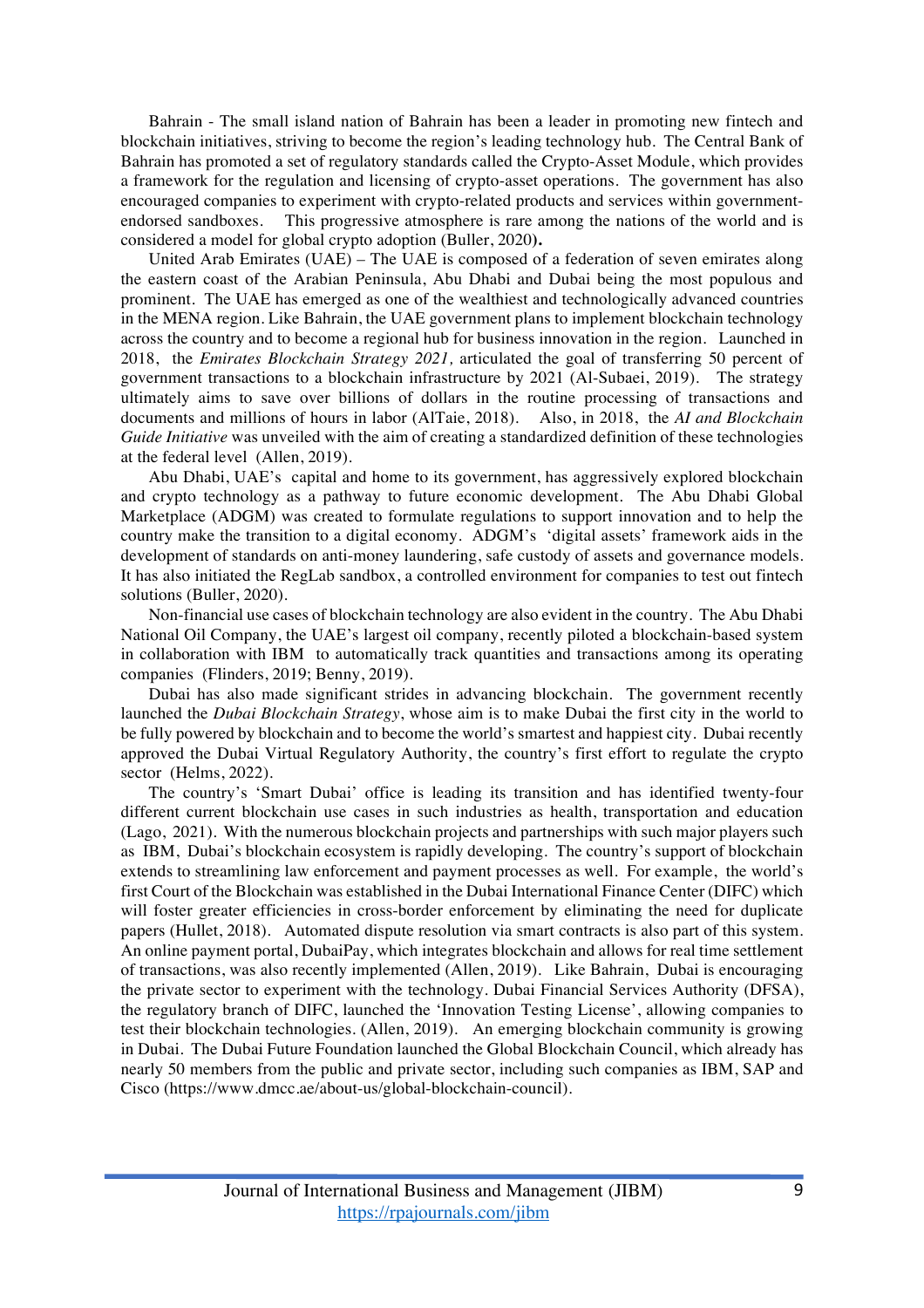Dubai is also leveraging blockchain technology to increase global trade. The *Digital Silk Road* project utilizes a private blockchain to modernize trade. The initiative aims to ease Dubai's trade with the rest of the world by creating a trusted secure real-time network for trade data and establishing its prominence as the world's best place to do business (HyperLedger Foundation, 2022).

Saudi Arabia - Like its neighbors UAE and Bahrain, Saudi Arabia understands the need to move away from total dependence on oil and is trying to reinvent itself as a blockchain-powered nation (Anthony, 2021). The *Saudi Arabia 2030* initiative provides a strategic framework to make this transition. New crypto-related partnerships are developing throughout the country. An example is the agreement between the country's monetary authority and central bank with Ripple Labs to improve the country's payment infrastructure (Papadaki and Karamitsos, 2020). Saudi Vision 2030 aims to diversify the economy and make the country an innovation hub to include the development of decentralized finance (DeFi) and blockchain applications (Lago, 2021). The Saudi Arabian Monetary Authority (SAMA) is experimenting with blockchain technology for banking services and has initiated the SAMA Regulatory Sandbox for testing and research (Hafiz, 2020).

**The rest of MENA-** The remaining MENA states are mixed with respect to blockchain/cryptocurrency regulation and adoption. Presented in alphabetical order, they are:

*Algeria* – As per the 2018 Financial Law of Algeria, the use, sale or possession of cryptocurrencies are prohibited. However, Bitcoin has emerged as a valuable alternative to fiat currencies as a way around the many economic and political problems facing the country (Georgiev. 2019).

*Egypt* - In 2018, the Grand Mufti of Egypt forbade the use of cryptocurrencies under Islamic Law, citing its use for such activities as tax evasion, money laundering and terrorist financing. The Egyptian Central Bank is slightly less harsh, allowing some licensed use of cryptocurrencies (Handagama, 2021). Despite restrictions, trading in cryptocurrency has become very popular among the citizenry, especially among the 67% of the adult population who are unbanked (Handagama, 2021). Egypt is starting to explore non-financial applications of blockchain. For example, it is piloting a blockchain-based online document platform for the country's Advance Cargo Information System which will provide real-time information to line and port operators (HKTDC, 2021).

*Iran* - The trading and possession of cryptocurrency was banned in Iran due to money laundering and terrorism financing concerns. However, Bitcoin and other cryptocurrencies are widely viewed as an effective way to bypass U.S. economic sanctions. Iran has started to explore crypto for international trade settlements and has agreed to allow local businesses to use cryptocurrency for their international trade deals (Sinclair, 2022).

*Iraq* – In 2017, the Iraqi Central Bank prohibited the use of cryptocurrencies. This restriction and the absence of any crypto regulatory framework has caused citizens to utilize black market sources for crypto activity (Bapir, 2021).

*Jordan*- Digital currencies are banned in Jordan, presumably to protect the public from loss due to fraud, hacking and theft. However, blockchain technology has been successfully deployed for digital identity management in Jordan's camps for Syrian refugees (Juskalian, 2018).

*Kuwait* - The Central Bank of Kuwait has issued warnings regarding crypto assets, such as Bitcoin, Ethereum and Dogecoin, citing their volatility and the risks of fraud (Faridi, 2021),

*Lebanon* – The Lebanese economy is one of the worst disasters in history. In recent years, the national currency of Lebanon has lost more than 90% of its value (Lautissier, 2021). Young people are increasingly looking to cryptocurrency as a ray of hope and are accelerating is usage (Azhari, 2021).

*Libya* - Cryptocurrency trading in Libya is illegal. However, due to cheap electricity, Libya leads the entire Arab world in bitcoin mining (El-Assay, 2021).

*Morocco* - Despite being banned in 2017, crypto trading has become very popular in Morocco, leading the entire region in volume (Hall, 2022).

*Oman -* The trading of cryptocurrency is discouraged in Oman, but allowed. It is evident that the Omani government is starting to consider it more seriously and it has recently invited bids from firms interested in creating a regulatory framework for digital assets (Zimwara, 2022).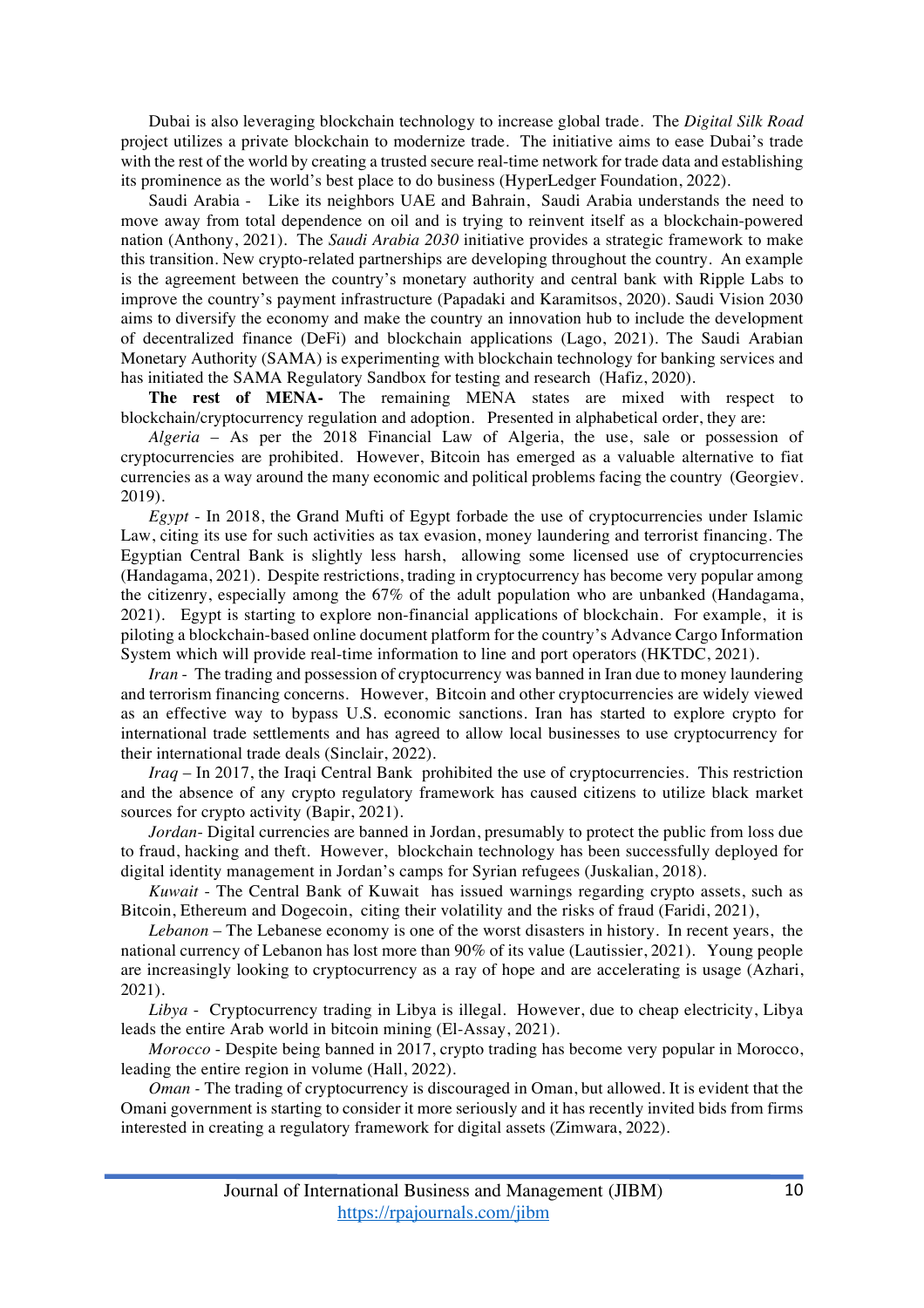*Palestinian Territories* – Israel's economic blockade has severely restricted the flow of goods and devastated the economy of Gaza, where unemployment is almost 50% (Saqan, 2021). Since there is no official Palestinian currency, commerce is transacted with the Israeli shekel, the U.S. dollar and Jordanian dinar. Cryptocurrency offers a viable alternative and is widely used throughout the country. The Prime Minister of Palestine has indicated the desire to abandon the Israeli shekel in favor of a digital currency (Gibbs, 2019).

*Qatar* –Due to its relations with neighboring Iran, there has been retaliation from Iran's rivals, led by Saudi Arabia, resulting in blockades. Cryptocurrency has gained popularity among the population to bypass associated sanctions. However, due to its potential for financing terrorism and money laundering, the government has banned all cryptocurrency-related activity including trading on exchanges. Broader acceptance of blockchain technology is evident in academia. Researchers at the Center for Law and Development at Qatari University, for example, have proposed a multi-layered governance approach to blockchain regulation, adopting international regulations, standards and best practices as well as applying sandbox regulations for blockchain products and services (Ibrahim and Trudy, 2021).

*Syria* – Civil war in Syria has caused grave damage to the economy, rule of law and political institutions. Many institutions are in disarray and there is great poverty and human suffering. As in other conflicted areas around the world, cryptocurrency is being used to fund warfare activities. A recent investigation by the U.S. Justice Department revealed a Syrian crypto exchange involved with terrorist related donations and other activities. Specifically, the exchange Bitcoin Transfer was linked to Al Qaeda and other jihadist groups in the region (Chainanalyis, 2022). There is no discernible policy regarding cryptocurrency and no explicit ban in Syria.

*Tunisia* - Like many other countries, Tunisia has taken a cautious view of cryptocurrency and has warned its citizens against its use. However, it is not banned. The recent arrest of a Tunisian boy who used cryptocurrency in an online transaction resulted in a public outcry. As a result, the laws surrounding the use of crypto currency are being revamped by the finance minister (Ligon, 2021). Tunisia surprised the world in 2019 by being the first country to issue a Central Bank Digital Currency, the *e-Dinar* (Wood, 2019).

*Yemen –*The civil war in this country has led to one of the worst humanitarian crises in the world with over 16 million Yeminis facing critical food shortages (Wright, 2021). Lack of government oversight has made adoption of cryptocurrency by the population slow and problematic, with much of the activity being centered around unlawful use and to fund violent attacks (Cuen, 2020).

### **Collaboration among MENA countries**

Blockchain technology is still in its infancy and the industry has yet to consolidate around a dominant design. As previously noted, there are divergent standards and approaches to blockchain across the MENA region. We are beginning to see aggressive adoption in some parts of the MENA region and isolated examples of blockchain enabling collaboration and integration. For example, the UAE and Saudi Arabia have recently announced plans to launch a common digital currency, the 'Aber', and cross-border transaction systems which would serve both countries (Abdel-Qadar, 2020; **Papadaki** and **Karamitsos, 2021).** 

Notwithstanding such positive signs, one of the most difficult impediments to integration is the ongoing hostility between Israel and the Arab states, the longest regional conflict in recent history. After five wars, a decades long boycott by Arab nations, and endless conflict with Iran, Israel is intact (Abdulla, 2021). Egypt and Jordan established diplomatic relations with Israel in 1979 and 1994 respectively. In 2020, the Abraham Accords were initiated to establish formal relations between Israel, Bahrain, and the UAE, with separate arrangements with Morocco and Sudan added shortly thereafter (Wilson Center, 2021). One year into the agreement, the Biden administration has committed to further normalization, expanding the Accords to include Oman and Saudi Arabia (Deutch, 2021).

The Abraham Accords will allow some of the MENA nations to benefit from collaborating with technologically advanced Israel, as they phase out petroleum and develop their own digital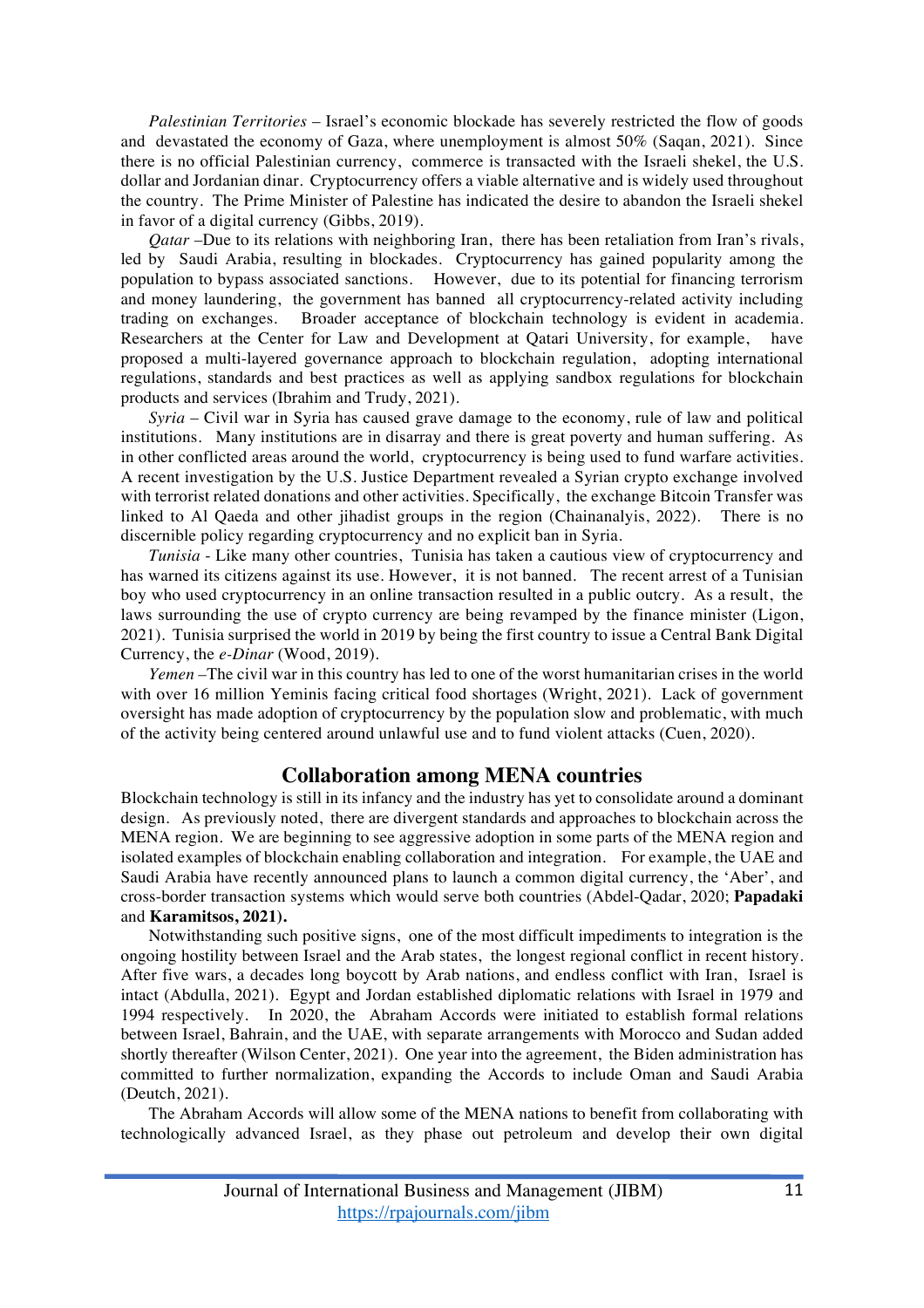economies. At the same time, they will open new export markets for high-tech products from Israel. The synergy between the Emirates and Israel is developing rapidly. The UAE recently announced the establishment of a \$10 billion investment fund in Israel to focus on industries such as energy, water, space, healthcare, agricultural technology, AI and blockchain (Soliman, 2021). Other initiatives focusing specifically on blockchain are also being established. The Dubai Blockchain Center and Israeli Blockchain Association recently signed a memorandum of understanding (MoU), fostering collaboration on common blockchain-related areas of interest, such as investment strategies and best practices (The Israeli Blockchain Association, 2020).

While not explicitly addressed within the Accords, these new collaborative relationships could portend the easing of the Israeli-Palestinian conflict (Abdulla, 2021). Presently, there are isolated instances of collaboration between Israeli and Palestinian counterparts around emerging technology. The Tech2Peace program, for example, is a partnership between Israeli and Palestinian entrepreneurs sponsoring internships for young Palestinians to work at leading Israel-based companies (Rowley, 2019). Such grassroots attempts at Israeli-Palestinian collaboration are promising. In 2019, the Trump administration began talks with the Israeli crypto start-up Orbs, to develop new approaches to providing economic aid to Palestinians based on investment rather than donations (Cuen, 2019). While sporadic and inconclusive, such efforts provide hope for a more prosperous and integrated future for the area.

Going forward, the MENA countries would benefit from creating a common regional digital market. To do so, improvements in digital connectivity with other global markets are also needed to increase productivity, wide-ranging growth and job creation. One promising example is the collaboration between Swiss-based venture capital company, CV Labs, with both the Israeli Blockchain Association for knowledge sharing, testing, and development of blockchain applications and the Dubai Multi Commodities Centre (DMCC), the largest free zone in the UAE, to develop a Crypto Center to provide co-working space, advisory services and capital to entrepreneurs working in crypto and blockchain (Reinbold, 2021).

#### **Research Limitations and Direction for Future Research**

The current study was a snapshot of the current state of blockchain and cryptocurrency technology in the MENA region, derived primarily from the literature and web-based sources; no new empirical data was presented. Blockchain and cryptocurrency technology is still in a nascent stage and the landscape is changing at an exponential rate. As this disruptive technology matures and the industry consolidates around common standards, regional integration and economic development will become increasingly important use cases. More studies are needed that establish best practices and assess the value of these technologies to address the challenges facing the MENA region.

#### **Conclusion**

Gartner projects that the global market potential for blockchain will be around \$3.2 billion in the MENA region by 2024 (Deimers et al., 2020). However, there is a substantial digital divide in the MENA region, a bimodal distribution in which some have wealth and access to the knowledge economy while others are steeped in poverty and human suffering. Thus, the potential benefits of blockchain technology are uneven and hard to realize across the entire region. There is a critical need for a cross-country framework that will foster development of the regional blockchain ecosystem. More education and government supported research is needed for this emerging technology to have a widescale impact on the region. (Papadaki and Karamitsos, 2021). Development of critical infrastructure to support regional connectivity and expanded digital trade is also needed, including digital payment solutions ( (Arezki et al., 2020; Dusek, 2019).

Such issues are important discussion points among MENA's leaders as well as stakeholders from other parts of the world. The 17<sup>\*</sup> *World Economic Forum on the Middle East and North Africa* took place in Jordan in 2019, and attracted more than 1,000 high powered individuals from government, business and civil society. The primary topic of discussion was the building of new platforms for collaboration in MENA, with five transformational imperatives being emphasized: (1) new economic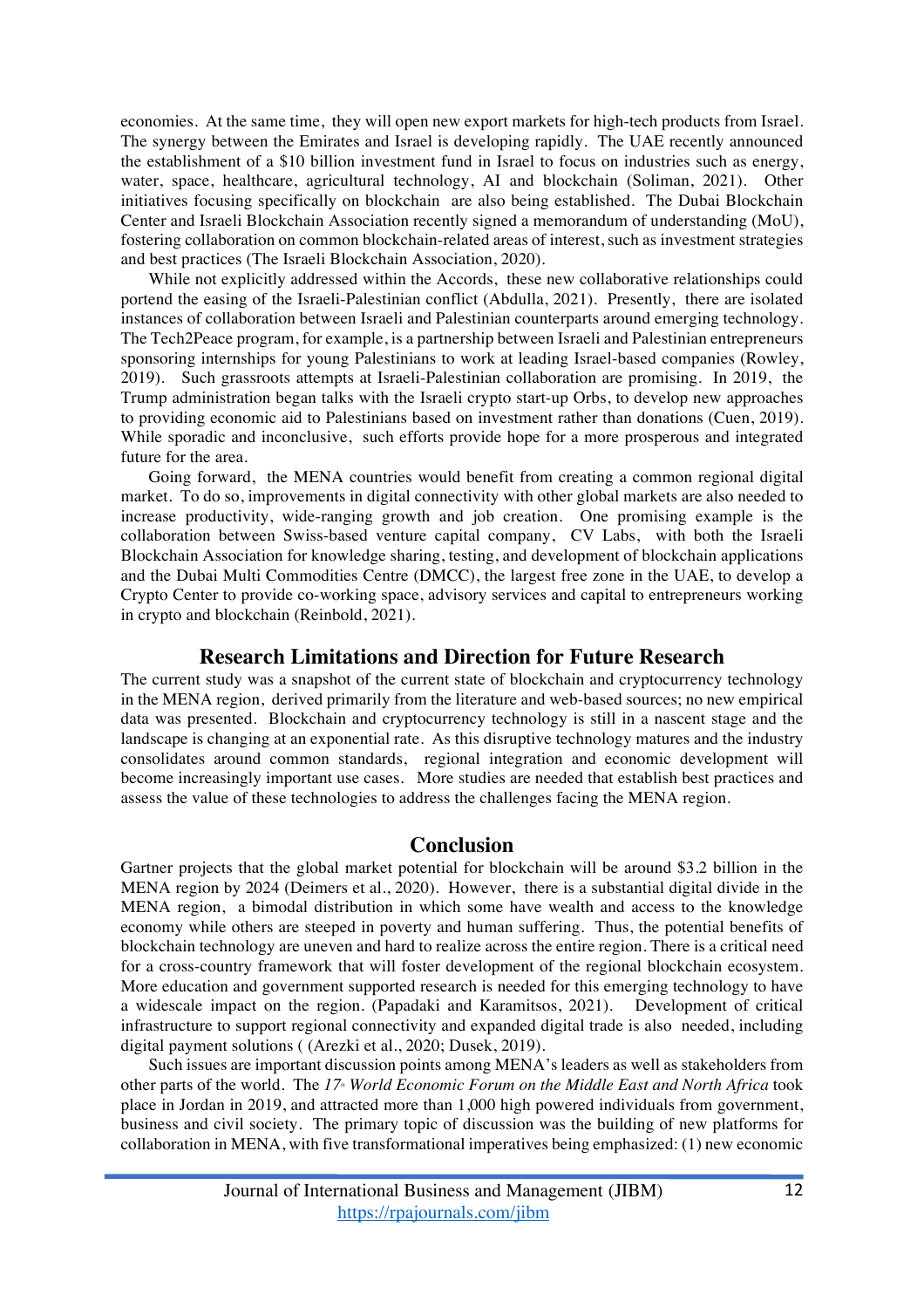and social models, (2) ushering in the Fourth Industrial Revolution, (3) entrepreneurship and innovation, (4) environmental stewardship, and (5) peace and reconciliation. The topic of blockchain technology is infused throughout the meeting's final report (Hinchberger et al. (2019). David Malpass, president of the World Bank Group, is optimistic about the future, citing recent initiatives that promise to increase gains in efficiency, greater diversification, trust building and sustainability. What's needed is a greater sense of urgency and commitment among MENA nations (Malpass, 2021).

The MENA region has amazing potential. It is a vast area rich in human and natural resources. Blockchain is an enabling technology that can help leverage these assets and confront the barriers that inhibit regional integration. The greatest challenges relate to education and governance, not the technology itself. The outlook is uncertain, but one thing is undeniable: blockchain technology and cryptocurrency will play a key role in the region's future.

### **Acknowledgement**

Sponsored by the U S Department of Education, Undergraduate International Studies and Foreign Language Program, CFDA # 84.016A.

#### **References**

- Abdel-Qader, S. (2020). Cryptocurrency in Arab World: Clock is Ticking, But Pace is Slow. *Finance Magnates*. Retrieved January 3, 2022, from https://www.financemagnates.com/cryptocurrency/regulation/cryptocurrency-in-arab-worldclock-is-ticking-but-pace-to-remain-slow/
- Allen, P. (2019). Rise of the Blockchain: A Middle East legal perspective. *DLA Piper*. Retrieved March 22, 2022, from https://www.dlapiper.com/en/dubai/insights/publications/2019/05/rise-ofthe-blockchain/
- Alshaikh, S. A., Akeel, H., Alzayer, J., Darandary, A., Drine, I., Durani, F., Havrlant, D., Nar, S., Al Roubaie, A., Tavakol, M.,& Zebran, A. (2020). Economic diversification in the MENA region. *G20 Insights Policy Brief*. Retrieved April 4, 2022, from https://www.g20 insights.org/policy\_briefs/economic-diversification-in-the-mena-region/
- Al-Subaei, F. (2019, Dec. 10). Blockchain adoption in the Gulf states. *MEI@75*. Retrieved April 4, 2022, from https://www.mei.edu/sites/default/files/2019- 12/Blockchain%20in%20the%20Gulf.pdf
- Anthony, A. (2021). Saudi Arabia set to revolutionise the Fintech industry using Blockchain Technology. *Fintech Weekly*. Retrieved April 2, 2022, from https://fintechweekly.com/magazine/articles/saudi-arabia-set-to-revolutionise-the-fintechindustry-using-blockchain-technology
- Arezki, R., Moreno-Dodson, B., Yuting, F., Gansey, R., Nguyen, H., Nguyen, M, C., Mottaghi, L. Tsakas, C., Wood, C. A. (2020). "Trading Together : Reviving Middle East and North Africa Regional Integration in the Post-COVID Era" . Middle East and North Africa Economic Update. (October), Washington, DC: World Bank
- Atzori, M. (2015). Blockchain Technology and Decentralized Governance: Is the State Still Necessary? Available at Available at a series at a series and a series are a series at a series and a series at a series at a series and a series at a series and a series are a series at a series and a series are a series

SSRN: https://ssrn.com/abstract=2709713 or http://dx.doi.org/10.2139/ssrn.2709713

- Azhari, T. (2021). Young Lebanese driving 'crypto' revolution after banks go bust. *Reuters*. Retrieved March 2, 2022, from https://www.reuters.com/article/lebanon-crypto-currencyyouth/feature-young-lebanese-driving-crypto-revolution-after-banks-go-bustidUSL8N2QH1MW
- Bapir, A. (2021). The inevitability of crypto in Iraq. *Coindesk*. Retrieved April 2, 2022, from https://www.coindesk.com/markets/2021/08/11/the-inevitability-of-crypto-in-iraq/
- Bajpai, P. (2021). Countries where Bitcoin is legal and illegal. *Investopedia*. Retrieved April 12, 2022, from https://www.investopedia.com/articles/forex/041515/countries-where-bitcoin-legalillegal.asp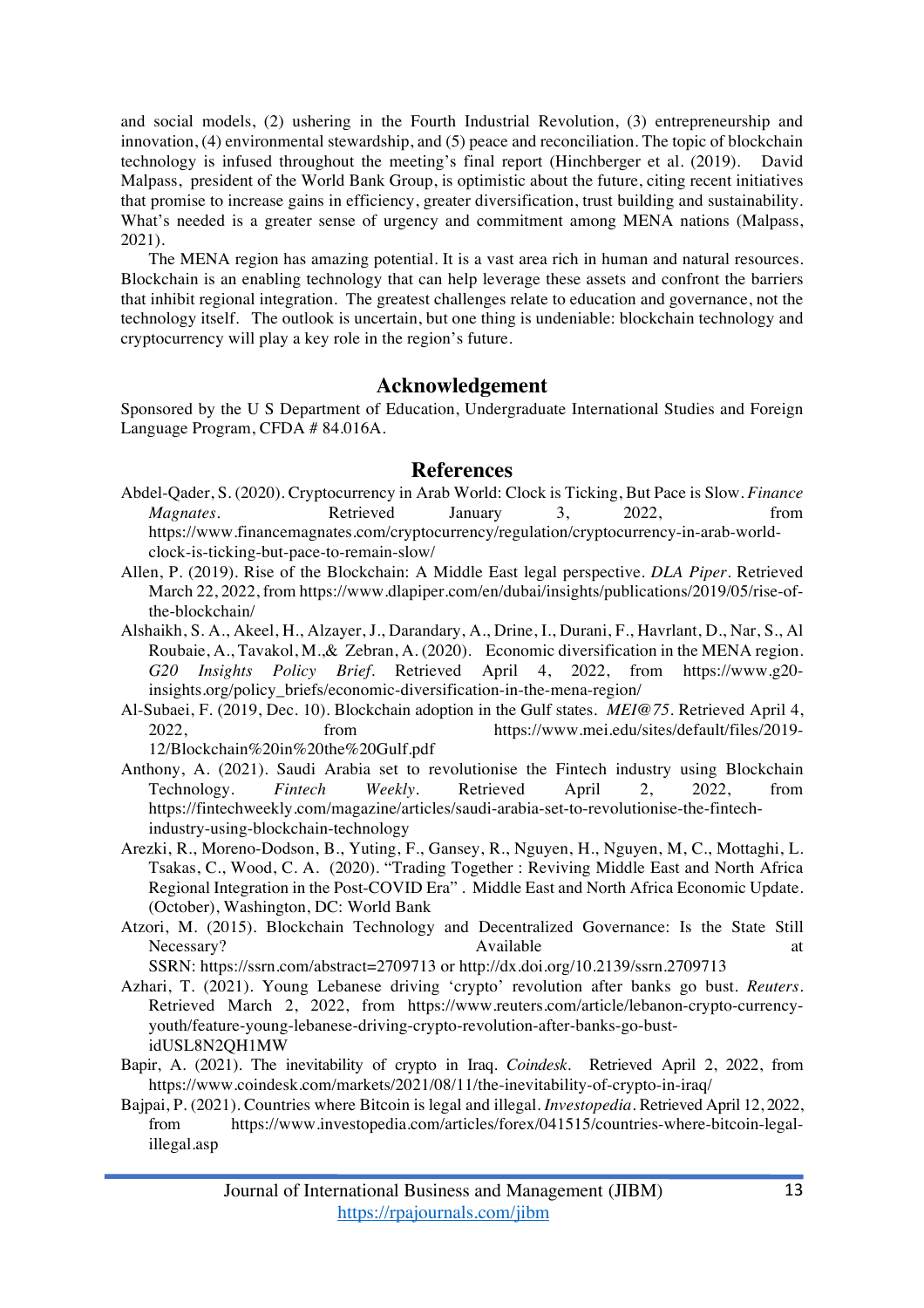- Benny, J. (2019). Why Middle East oil and gas companies are embracing blockchain. *CIO*. Retrieved February 2, 2022, from https://www.cio.com/article/220335/heres-why-middle-east-oil-and-gascompanies-are-embracing-blockchain.html
- Bilan, Y., Mishchuk, H., Samoliuk, N. & Grishnova, O. (2019). ICT and economic growth links and possibilities of engaging. *Intellectual Economics. 13*(1). 1-12.
- Buller, A. (2020). How the Gulf states bet big on cryptocurrency, *Wired*, Retrieved April 2, 2022, from https://wired.me/business/cryptocurrency/gulf-states-cryptocurrency/
- Chaix, O. (2019). 5 Ways Blockchain Can Boost Economic Development. *Medium*. Retrieved March 2, 2022, from https://medium.com/blockchain-at-berkeley/5-ways-blockchain-can-boost-economicdevelopment-fb6137124cf2
- Chatterjee, S., Bai L. , Singla, V, Balhotra, Bhasin, N., & Engelbrecht, C. (2020). "Blockchain in Global Trade". Editor: Don Tapscott. *Supply Chain Revolution*. Barlow Books.
- Chawla, A. & Ro, S. (2020, July, 19). Blockchain: New World Order (Covid-19) Available at: http://dx.doi.org/10.2139/ssrn.3655337
- Chin, C. (2018). Blockchain for Social Impact: Gender Equality, a Necessary Addendum. *CLC Advisors*. Retrieved April 3, 2022, from https://blog.goodaudience.com/blockchain-for-social-impact-genderequality-a-necessary-addendum-9dcf6187c386
- Crawley, J. (2022). Israel's Bank Leumi to offer crypto trading. *CoinDesk*. Retrieved April 2, 2022, from https://www.coindesk.com/business/2022/03/25/israels-bank-leumi-to-enable-cryptotrading-report/
- Cuen, L. (2019). Trump Administration in Talks with Crypto Startup on Israeli–Palestinian Peace Plans. *Coindesk*. Retrieved March 2, 2022, from https://www.coindesk.com/trumpadministration-in-talks-with-crypto-startup-on-israeli-palestinian-peace-plans
- Cuen, L. (2020). Yemen's civil war shows the dangers of crypto. *Coindesk*. Retrieved February 2, 2022, from https://www.yahoo.com/news/yemen-civil-war-shows-dangers-210006196.html
- Cullell, L. M. (2018). Promoting Peace through Blockchain & the SDGs: *The Blockchain for Peace Project*. Retrieved March 2, 2022, from https://blockxlabs.medium.com/promoting-peace-throughblockchain-the-sdgs-the-blockchain-for-peace-project-b633e4e01224
- Dabrowski, M. & Dominguez-Jimenez, M. (2021). Economic crisis in the Middle East and North Africa. *Policy Contribution.2*(21). 1-24.
- del Castillo, M. (2017, May 9). How Blockchain Could Finally Unite the United Nations. Retrieved March 2, 2022, from https://www.coindesk.com/blockchain-finally-unite-united-nations
- Domjan, P., Serkin, G., Thomas, B., & Toshack, J. (2021). *Chain Reaction: How Blockchain Will Transform the Developing World*. Palgrave Macmillan.
- Dusek, M. (2019, Apr. 4). 5 key challenges facing the MENA region . *World Economic Forum*. Retrieved March 12, 2022, from https://www.weforum.org/agenda/2019/04/5-key-challenges-facing-themena-region-ahead-of-our-global-summit/
- El-Assay, A. (2021, Aug. 8). Libya ranked number one in Bitcoin mining. *Libya Review*. Retrieved March 2, 2022, from https://libyareview.com/15500/libya-ranked-1st-among-arab-countries-inbitcoin-mining/
- Faridi, O. (2021, May 24). Central Bank of Kuwait issues warning regarding Bitcoin, Ethereum, Dogecoin, other crypto investments. *CrowdFund Insider*. Retrieved March 2, 2022, from https://www.crowdfundinsider.com/2021/05/175744-central-bank-of-kuwait-issues-warningregarding-bitcoin-ethereum-dogecoin-other-crypto-investments/
- Fernando, A. (2018). Interested blockchain for social impact? Here are the projects you should know. *Medium*. Retrieved March 2, 2022, from https://medium.com/@00AaronFernando/interestedblockchain-for-social-impact-here-are-the-projects-you-should-know-8c14926e4f88.
- Flinders, K. (2019, Oct. 22). Abu Dhabi National Oil Company uses blockchain for inter-group network. *Computer Weekly*. Retrieved February 2, 2022, from https://www.computerweekly.com/news/252472678/Adu-Dhabi-oil-company-uses-blockchain-forinter-group-network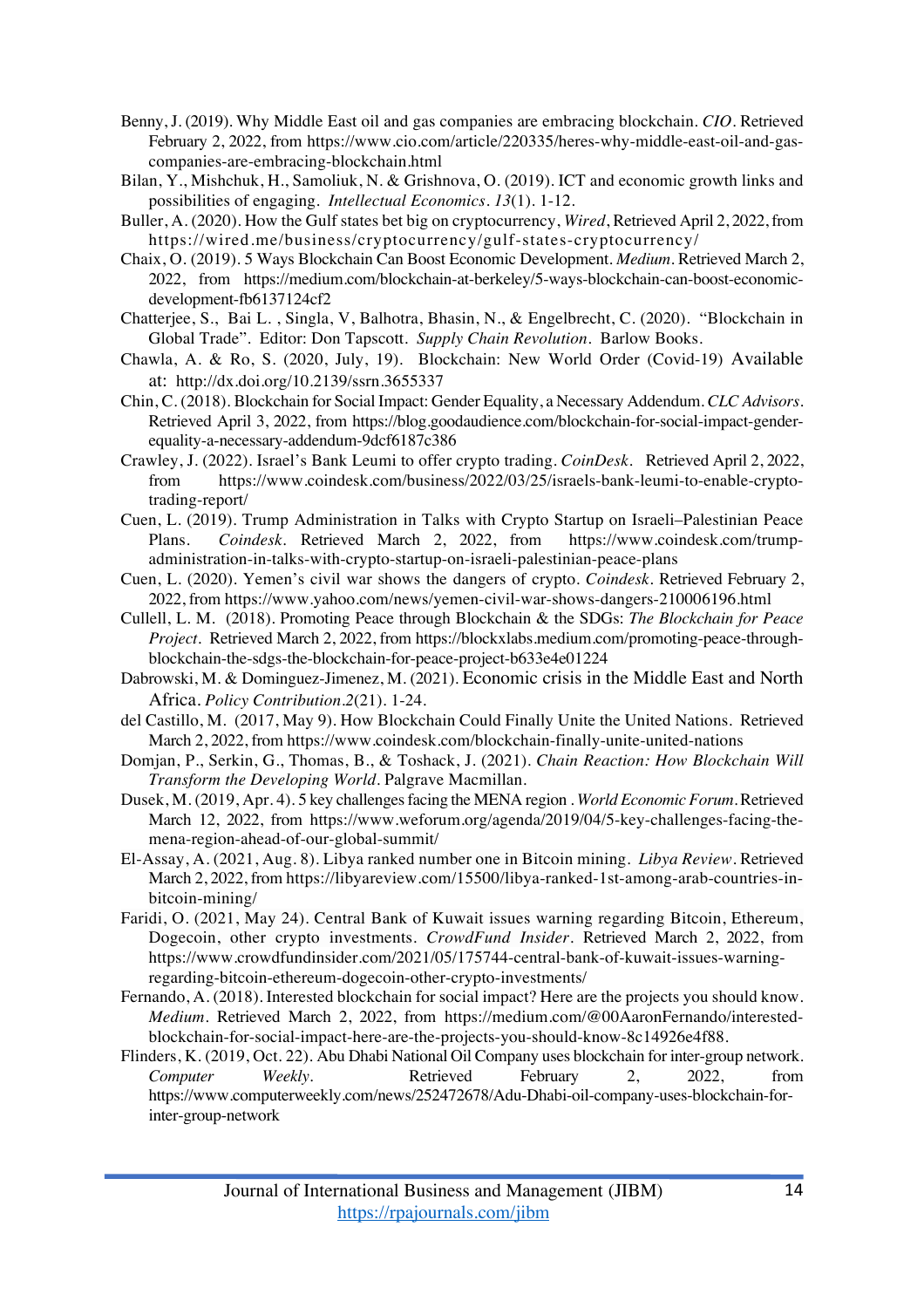- Ganne, E. (2018). Can Blockchain revolutionize international trade? *World Trade Organization*. Retrieved March 22, 2022, from https://www.wto.org/english/res\_e/publications\_e/blockchainrev18\_e.htm
- Georgiev, G. (2019). Algeria embroiled in political and economic turmoil: Time to lift Bitcoin ban? *Bitcoinist*. Retrieved March 2, 2022, from https://bitcoinist.com/algeria-torn-by-political-andeconomic-issues-time-to-lift-bitcoin-ban/
- Gnana, J. (2021). How can tokenisation help to finance the world's energy transition? *N Business*. https://www.thenationalnews.com/business/energy/how-can-tokenisation-help-to-finance-theworld-s-energy-transition-1.1232936
- Gibbs, E. (2019). Palestine considers replacing Israeli shekel with crypto. *CoinGeek*. Retrieved March 2, 2022, from https://coingeek.com/palestine-considers-replacing-israeli-shekel-withcrypto/
- Gladstein, A. (2018). Why Bitcoin matters for freedom. *Time*. Retrieved March 4, 2022, from https://time.com/5486673/bitcoin-venezuela-authoritarian/
- Gupta, N. (2018). Impact on real-time cross-border payments. *YesBank.* Retrieved March 2, 2022, from https://www.yesbank.in/digital-banking/tech-for-change/financial-services/impact-onrealtime-cross-border-payments
- Hafiz, T. Z. (2020). Why Saudi Arabia is turning to blockchain technology. *Arab News*. Retrieved March 2, 2022, from https://www.arabnews.com/node/1690891.
- Hall, J. (2022). Morocco is number one for Bitcoin trading in North Africa**.** *Cointelegraph.***.**  Retrieved January 14, 2022, from https://cointelegraph.com/news/morocco-is-number-one-forbitcoin-trading-in-north-africa
- Handagama, S. (2021). Egyptians are buying Bitcoin despite prohibitive new banking laws. *Coindesk*. Retrieved March 2, 2022, from https://www.coindesk.com/business/2021/03/05/egyptians-are-buying-bitcoin-despiteprohibitive-new-banking-laws/
- Harel, A. (2016). Israel: A Hotspot for Blockchain Innovation. *Deloitte*. Retrieved April 11, 2022, from https://www.the-blockchain.com/wp-
- content/uploads/2016/03/israel\_a\_hotspot\_for\_blockchain\_innovation\_feb2016\_1.1.pdf HKTDC (2021). Egypt: Authorities to use blockchain-powered advance cargo information system. *Hong Kong Trade Development Council*. Retrieved March 2, 2022, from https://hkmb.hktdc.com/en/NzM3MjMyMDk5/hktdc-research/EGYPT-Authorities-to-Use-Blockchain-Powered-Advance-Cargo-Information-System
- Heeks, R. (2018). *Information and Communication Technology for Development (ICT4D)*. Routledge.
- Hegadekatti, K. (2017), Towards regional monetary unions through blockchain networks. Available at: SSRN:http://dx.doi.org/10.2139/ssrn.2944539.
- Helms, K. (2022). Dubai approves first law to regulate digital assets, establishes regulator to oversee crypto sector. *Bitcoin.com*. Retrieved April 24, 2022, from https://news.bitcoin.com/dubaiapproves-first-law-to-regulate-crypto-assets-establishes-regulator-to-oversee-crypto-sector/
- Hernandez, K. (2017). Blockchain for development Hope or hype? Rapid Response Briefing. Institute of Development Studies. Retrieved March 12, 2022, from https://opendocs.ids.ac.uk/opendocs/handle/123456789/12945
- Hinchberger, W. , Walter J. , Vanham P., & Hill, J. (2019). World Economic Forum on the Middle East and North Africa - Building New Platforms of Cooperation. Retrieved March 16, 2022, from https://www3.weforum.org/docs/MENA19\_Report\_light.pdf
- Huawei (2018) . Accelerating SDGs through ICTs: 2018 Huawei Sustainability Development Goals Benchmark. Retrieved March 22, 2022, from https://www.huawei.com/minisite/gci/assets/files/Huawei\_2018\_SDG\_report\_en.pdf.
- Hullet, M. (2018). Smart Dubai and DIFC Courts Partner to Explore Blockchain-Powered Judiciary. *Cointelegraph*. Retrieved February 13, 2022, from https://cointelegraph.com/news/smart-dubai-anddifc-courts-partner-to-explore-blockchain-powered-judiciary.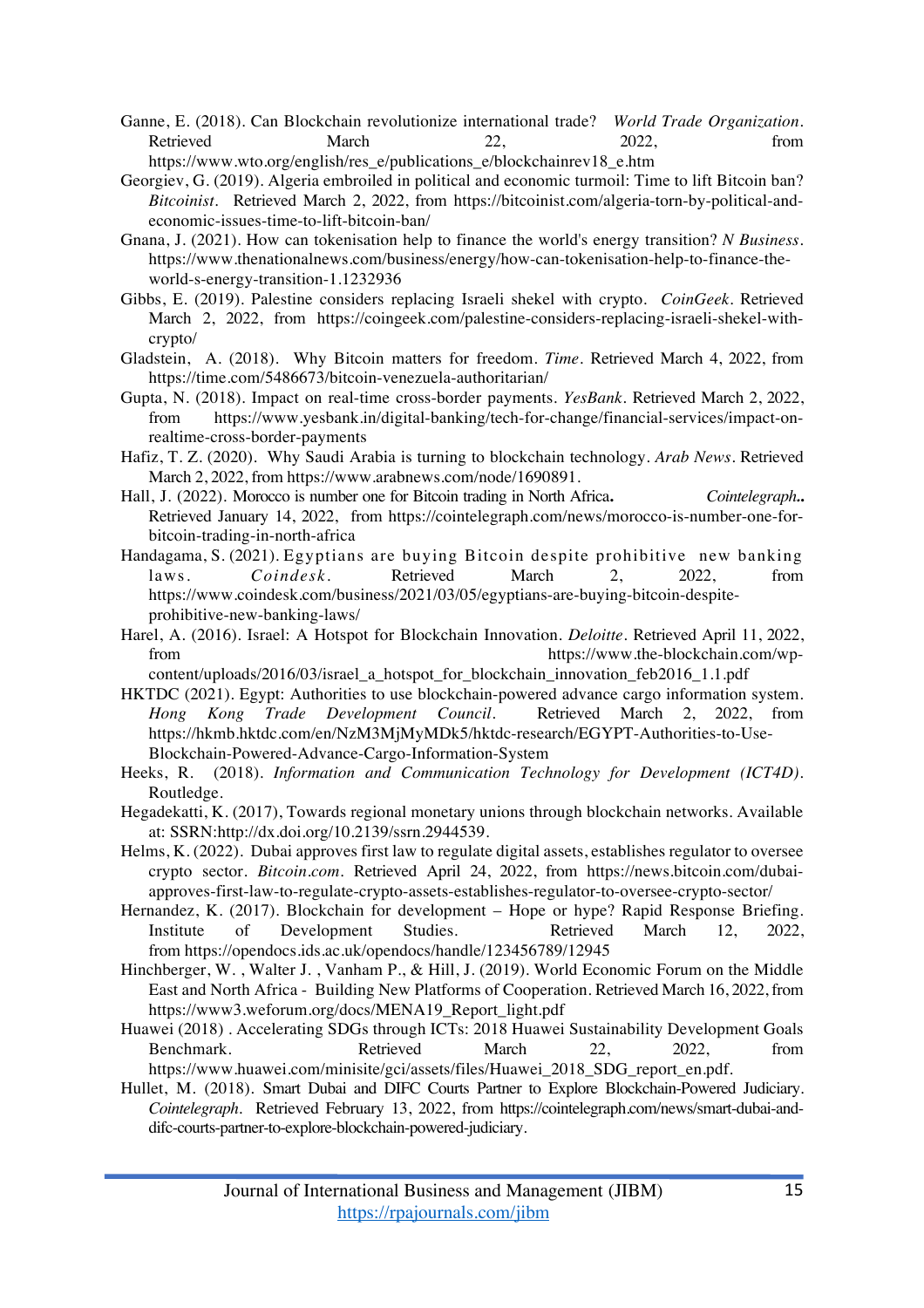- HyperLedger (2022). "Case Study: Dubai's Digital Silk Road modernizes trade with HyperLedger Fabric". Available at: https://www.hyperledger.org/wpcontent/uploads/2021/02/Hyperledger\_CaseStudy\_Avanz\_Printable\_022221.pdf
- Ibrahim, I. A. & Truby, J. (2021). Governance in the era of Blockchain technology in Qatar: a roadmap and a manual for Trade Finance. *Journal of Banking Regulation.* Retrieved March 12, 2022, from https://doi.org/10.1057/s41261-021-00165-1
- Jilch, N. (2022). Why Bitcoin is the way forward for human rights. *Red Bulletin Innovator*. Retrieved March 27, 2022, from https://www.redbull.com/nz-en/theredbulletin/alex-gladsetin-bitcoininterview
- Juskalian, R. (2018). Inside the Jordan refugee camp that runs on blockchain. *MIT Technology Review*. Retrieved March 12, 2022, from https://www.technologyreview.com/2018/04/12/143410/inside-the-jordan-refugee-camp-thatruns-on-blockchain/
- Karasapan, O. (2019). MENA's economic integration in an era of fragmentation. *Brookings*. Retrieved April 2, 2022, from https://www.brookings.edu/blog/futuredevelopment/2019/05/07/menas-economic-integration-in-an-era-of-fragmentation/
- Kastner, A. (2019). These are the biggest risks facing the Middle East and North Africa. *World Economic Forum*. Retrieved March 24, 2022, from https://www.weforum.org/agenda/2019/04/these-are-thebiggest-risks-facing-middle-east-and-north-africa/
- Katz, Y. (2018). Technology and innovation in Israel: Advancing competitive position in a global environment. *Open Journal of Political Science. 8*(4). 536-546.
- Khouri, R. G. (2019). How poverty and inequality are devastating the Middle East. *Carnegie Corporation of New York*. Retrieved April 12, 2022, from https://www.carnegie.org/topics/topicarticles/arab-region-transitions/why-mass-poverty-so-dangerous-middle-east/
- Kshetri, N, (2017) Will blockchain emerge as a tool to break the poverty chain in the Global South? *Third World Quarterly, 38*(8), 1710-1732,
- Lago, C. (2021). How 8 Middle East countries are jump-starting blockchain development. *CIO*. Retrieved April 12, 2022, from https://www.cio.com/article/3402980/how-8-middle-easterncountries-are-jump-starting-blockchain-development.html
- Lautissier, H. (2021). In Lebanon, bitcoin is proving to be a safe bet. *Middle East Eye*. Retrieved March 12, 2022, from https://www.middleeasteye.net/news/lebanon-economic-crisis-bitcoincurrency
- Leichman, A. K. (2018, Sep. 26). Blockchain, the next blockbuster on Israel's startup scene. Israel21C. Retrieved March 12, 2022, from https://www.israel21c.org/blockchain-the-nextblockbuster-on-israels-startup-scene/
- Liebkind, J. (2020, Dec. 9). How blockchain technology can prevent voter fraud. *Investopedia.* Retrieved February 19, 2022, from https://www.investopedia.com/news/how-blockchaintechnology-can-prevent-voter-fraud/
- Ligon, C. (2021). Tunisian Finance Minister Says Bitcoin Ownership Should Be Decriminalized. *Coindesk*. Retrieved March 12, 2022, from https://www.coindesk.com/policy/2021/06/14/tunisian-finance-minister-says-bitcoinownership-should-be-decriminalized/
- Malpass, D. (2021, Oct. 29). Regional integration in the Middle East and North Africa: A call to action. *Aljazeera*. Retrieved April 17, 2022, from https://www.aljazeera.com/opinions/2021/10/28/regional-integration-in-the-mena-region-acall-for-action
- Maupin, J. (2017). The G20 Countries Should Engage with Blockchain Technologies to Build an Inclusive, Transparent, and Accountable Digital Economy for All. *G20 Insights*. Retrieved April 16, 2022, from https://www.g20-insights.org/policy\_briefs/g20-countries-engage-blockchaintechnologies-build-inclusive-transparent-accountable-digital-economy/
- MenaPay (2022). MenaPay: One click to financial solutions and entertainment. *CoinCheckup*. https://ico.coincheckup.com/menapay/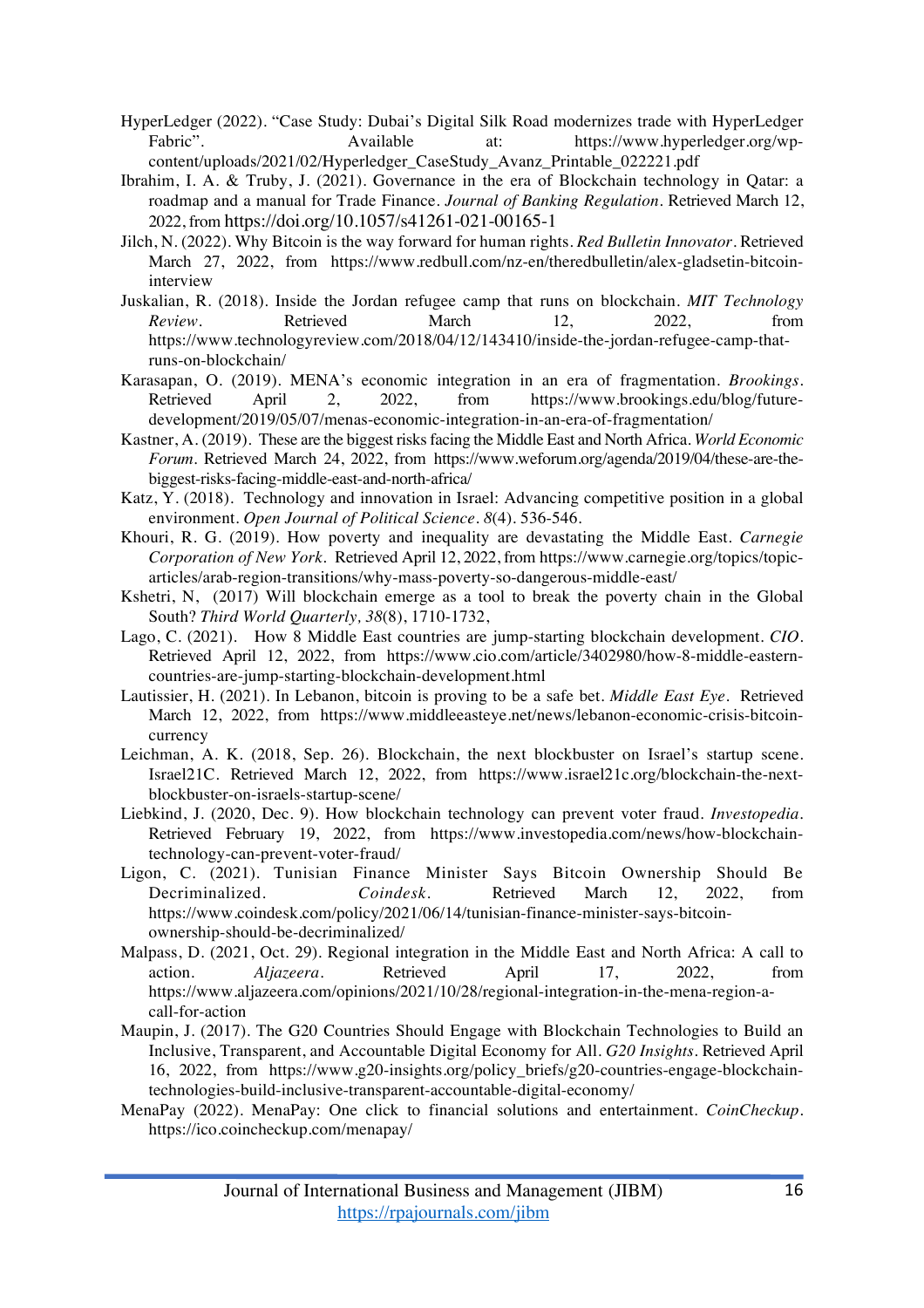- Nakamoto, S. (2008). "Bitcoin: A Peer-to-Peer Electronic Cash System". Available at: https://bitcoin.org/bitcoin.pdf
- Nocamels Team (2018, Oct. 3). Tel Aviv University to establish first Blockchain Research Institute. *NoCamels Israeli Innovation News*. Retrieved April 17, 2022, from https://nocamels.com/2018/10/moshe-hogeg-tel-aviv-blockchain/
- OECD (2021), "Middle East and North Africa Investment Policy Perspectives", OECD Publishing, Paris, Available at: https://doi.org/10.1787/6d84ee94-en.
- O'Sullivan, A., Rey, M. E., & Mendez, J. G. (2011). "Opportunities and Challenges in the MENA Region", *The Arab world competitiveness report, 2011-2012*. Available at: http://www.oecd.org/mena/49036903.pdf.
- Papadaki**,** M. & Karamitsos, I. (2021). Blockchain technology in the Middle East and North Africa region, . *Information Technology for Development*. https://www.tandfonline.com/doi/abs/10.1080/02681102.2021.1882368
- Park, C. & Claveria, R. (2018). "Does regional integration matter for inclusive growth? Evidence from the Multidimensional Regional Integration Index". Asian Development Bank. ADB Economics Working Paper Series. No. 559. Available at: https://www.adb.org/sites/default/files/publication/460681/ewp-559-regional-integrationinclusive-growth.pdf
- Pisa, M. & Juden, M. (2017). "Blockchain and Economic Development: Hype vs. Reality". CGD Policy Paper. Washington, DC: Center for Global Development. Available at: https://www.cgdev.org/publication/blockchain-and-economic-development-hype-vs-reality
- Podder, S., & Venkat, S. (2018). *Blockchain: A Powerful Tool for Social Good. HuffPost*. Available online at: https://www.huffpost.com/entry/blockchain-a-powerful-tool-for-socialgood\_b\_5a4e7f8ae4b0f9b24bf315a0 (accessed January 4, 2018).
- Prescott, R., Molchanovsky, L & Burchardy, K. (2021, Oct. 14). Could blockchain be the key that unlocks the SDGs? *World Economic Forum*. Retrieved April 15, 2022, from https://www.weforum.org/agenda/2021/10/why-blockchain-is-the-key-to-meeting-the-sdgs/
- Rathod, J. (2019). Can Blockchain Win World Peace? *Expanse*. Retrieved March 2, 2022, from. https://expanse.tech/can-blockchain-win-world-peace/
- Ravishankar, A. (2018). Cross-border money transfer using blockchain-enabled by big data. *Infosys*. Retrieved March 17, 2022, from https://www.infosys.com/industries/cards-andpayments/resources/documents/cross-border-money-transfer.pdf
- Reiff, N. (2021) How Blockchain Can Help Failing Economies. *Investopedia*. . Retrieved March 2, 2022, from https://www.investopedia.com/tech/how-blockchain-can-help-failing-economies/
- Reinbold, N. (2021). CV Labs signs strategic partnership with Israeli Blockchain Association. *Medium*. . Retrieved April 2, 2022, from https://medium.com/cv-labs/cv-labs-signs-strategic-partnershipwith-israeli-blockchain-association-a6c7b6713f70
- Reinsberg, B. (2018). "Blockchain Technology and International Relations: Decentralised Solutions To Foster Cooperation In An Anarchic World?," Working Papers wp508, Centre for Business Research, University of Cambridge. Available at: https://ideas.repec.org/p/cbr/cbrwps/wp508.html
- Robinson, K. (2020). The Arab Spring at ten years: What's the legacy of the uprising? *Council on Foreign Relations*. . Retrieved March 2, 2022, from https://www.cfr.org/article/arab-spring-tenyears-whats-legacy-uprisings.
- Rose, L. & Yaakov (2022, Jan. 30). Bitcoin Is Booming and Israel's Blockchain Infrastructure and Security Startups Hold a Major Key to the Cryptocurrency Revolution. *The Alemeiner*. . Retrieved March 12, 2022, from https://www.algemeiner.com/2021/01/03/bitcoin-is-boomingand-israels-blockchain-infrastructure-and-security-startups-hold-a-major-key-to-thecryptocurrency-revolution/
- Rowley, M. J. (2019). How tech is bringing Israelis and Palestinians together. *BBC*. . Retrieved March 2, 2022, from https://www.bbc.com/news/business-48053200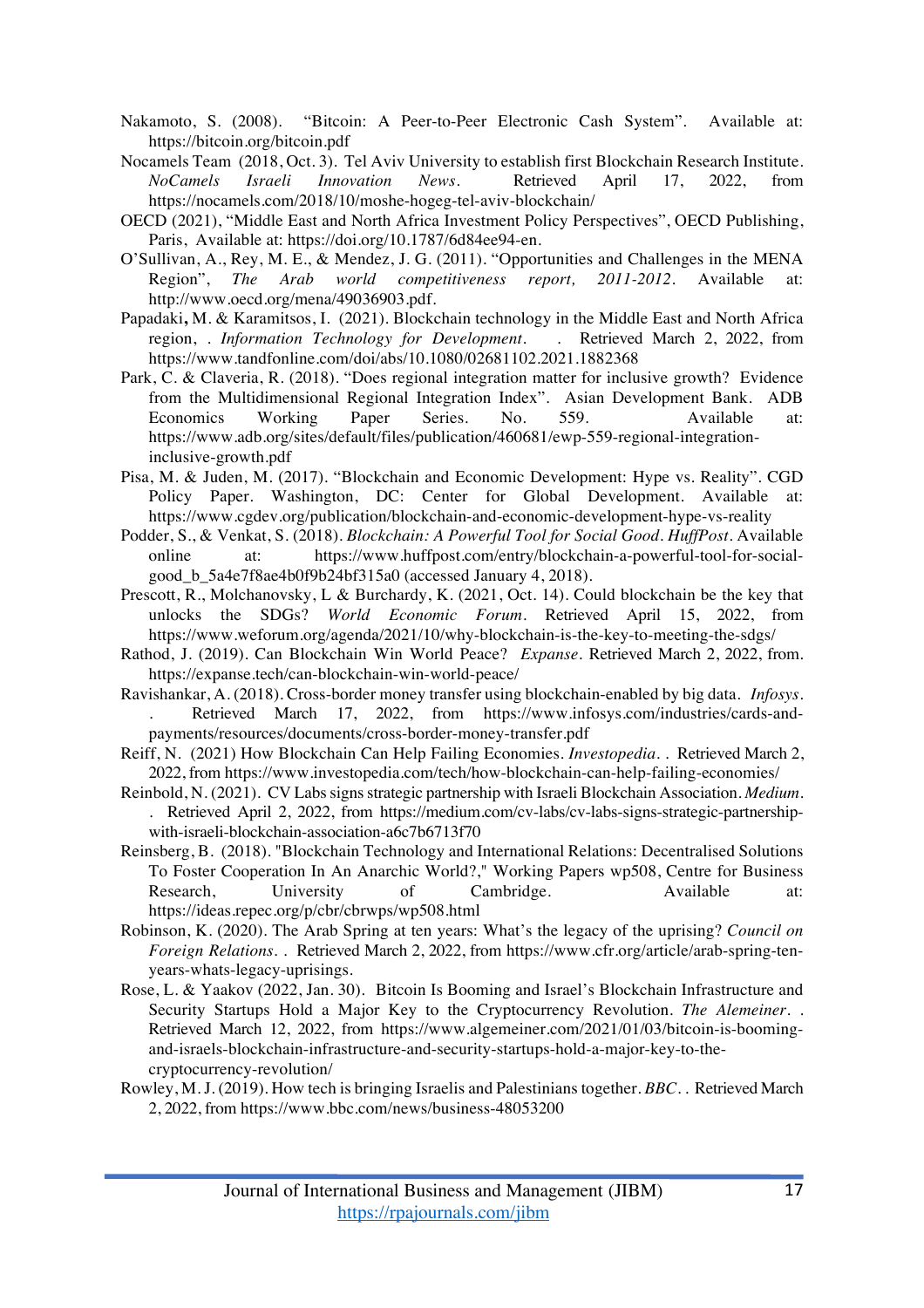- Sachs, J. (2016). "ICT & SDGs: How information and communications technology can accelerate action on the Sustainable Development Goals: Final Report". The Earth Institute: Columbia University. Available at:http://csd.columbia.edu/files/2016/10/ict-and-sdg-interim-report.pdf
- Saidi, N. & Prasad, A. (2018). "Trends in trade and investment policies in the MENA region". Background Note. MENA-OECD Working Group on Investment and Trade. Available at: https://www.oecd.org/mena/competitiveness/WGTI2018-Trends-Trade-Investment-Policies-MENA-Nasser-Saidi.pdf
- Sarkar, I. (2019, Oct. 24). MENA economies on top in World Bank's Ease of Doing Business 2020 report. *OERLive*. . Retrieved March 2, 2022, from https://www.oerlive.com/economy/menaeconomies-on-top-in-world-banks-ease-of-doing-business-2020-report/
- Saqan, S. (2021). Bitcoin is the peaceful protest that Palestinians need. *Bitcoin Magazine.* . Retrieved April 3, 2022, from https://bitcoinmagazine.com/culture/bitcoin-is-the-peaceful-protest-thatpalestinians-need
- Scott-Briggs, A. (2018). Tel Aviv University joins MIT and Stanford, establishes its own institute for applied blockchain research. *TechBullion*. Retrieved April 13, 2022, from https://techbullion.com/tel-aviv-university-joins-mit-and-stanford-establishes-its-own-institutefor-applied-blockchain-research/
- Senor, D. (2011). *Start-up Nation: The Story of Israel's Economic Miracle*. Twelve Harchette Book Group:New York, N,Y.
- Sinclair, S. (2022). Iran's Central Bank, Ministry of Industry to allow crypto payments for foreign trade settlements. *Blockworks*. Retrieved April 3, 2022, from https://blockworks.co/irans-central-bankministry-of-industry-to-allow-crypto-payments-for-foreign-trade-settlements/
- Slipowitz, A. & Hawthorne, A. (2021). An unfree region. *Project on Middle East Democracy*. Retrieved April 13, 2022, from https://pomed.org/an-unfree-region/
- Soliman, M. (2021). How tech is cementing the UAE-Israeli alliance. *MEI @75*. Retrieved April 22, 2022, from https://www.mei.edu/publications/how-tech-cementing-uae-israel-alliance
- Stub, L. (2021). Israel has already tested a digital shekel cryptocurrency. *The Jerusalem Post*. Retrieved April 13, 2022, from https://www.jpost.com/jpost-tech/israel-has-already-tested-a-digitalshekel-cryptocurrency-671639
- Tapscott, D. & Tapscott, A. (2016). *Blockchain Revolution: How the Technology behind Bitcoin is Changing the Money, Business, and the World*. Penguin Random House.
- The Israeli Blockchain Association (2020). Israeli Blockchain Association and Dubai Blockchain Center signed a Memorandum of Understanding (MoU). *The Jerusalem Post*. Retrieved February 15, 2022 from https://www.jpost.com/special-content/israeli-blockchain-associationand-dubai-blockchain-center-signed-a-memorandum-of-understanding-mou-653479.
- The World Bank (2021a). "Regional Integration Overview". Available at: https://www.worldbank.org/en/topic/regional-integration/overview
- The World Bank (2021b). "Middle East and North Africa". Available at: https://www.worldbank.org/en/region/mena/overview#1
- The World Bank (2021). Remittance flows register robust 7.3 percent growth in 2021. Retrieved April 22, 2022 from https://www.worldbank.org/en/news/press-release/2021/11/17/remittance-flowsregister-robust-7-3-percent-growth-in-2021
- Toader, E. , Firtescu, B. N., Roman, A. & Anton, S. G. (2018). Impact of information and communication technology infrastructure on economic growth: An empirical assessment for the EU Countries. *Sustainability.10*. 3750
- UNCTAD (2020). "Trade Facilitation in Developing Countries: Can Blockchain prompt a leap forward"? Available at: https://unctad.org/system/files/officialdocument/presspb2020d1\_en.pdf
- UNEP (2021). Blockchain for sustainable energy and climate in the Global South: Use cases and opportunities. *United Nations Environment Programme and the Social Alpha Foundation*. Retrieved February 15, 2022, from https://www.unep.org/resources/report/blockchainsustainable-energy-and-climate-global-south